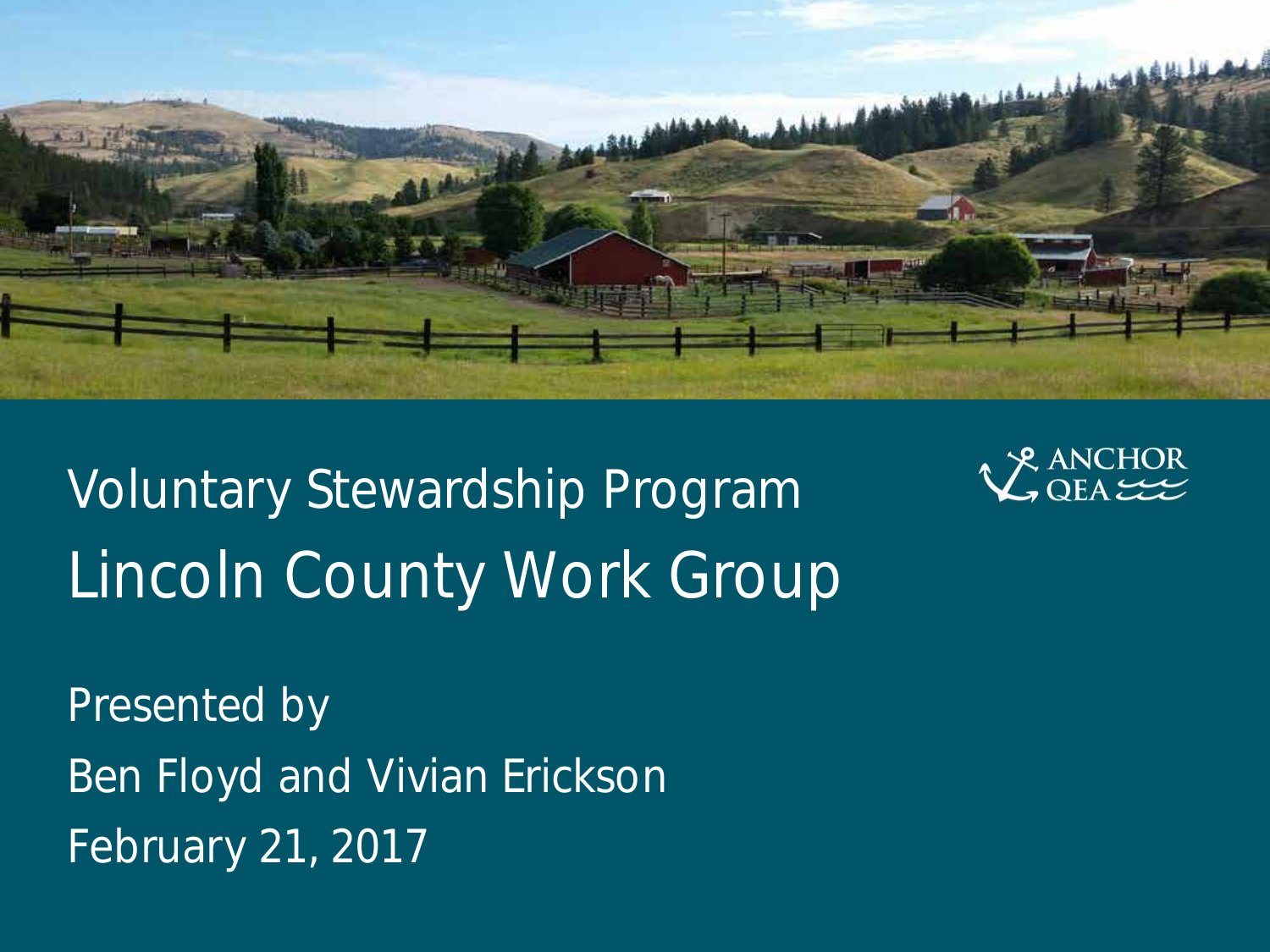### Presentation Overview

- Work Plan Structure
- Focus on Key Work Plan Elements
	- Protection and Enhancement Strategies (trends and areas of emphasis)
	- Goals and Benchmarks Methods
- Layout Discussion
- Next Steps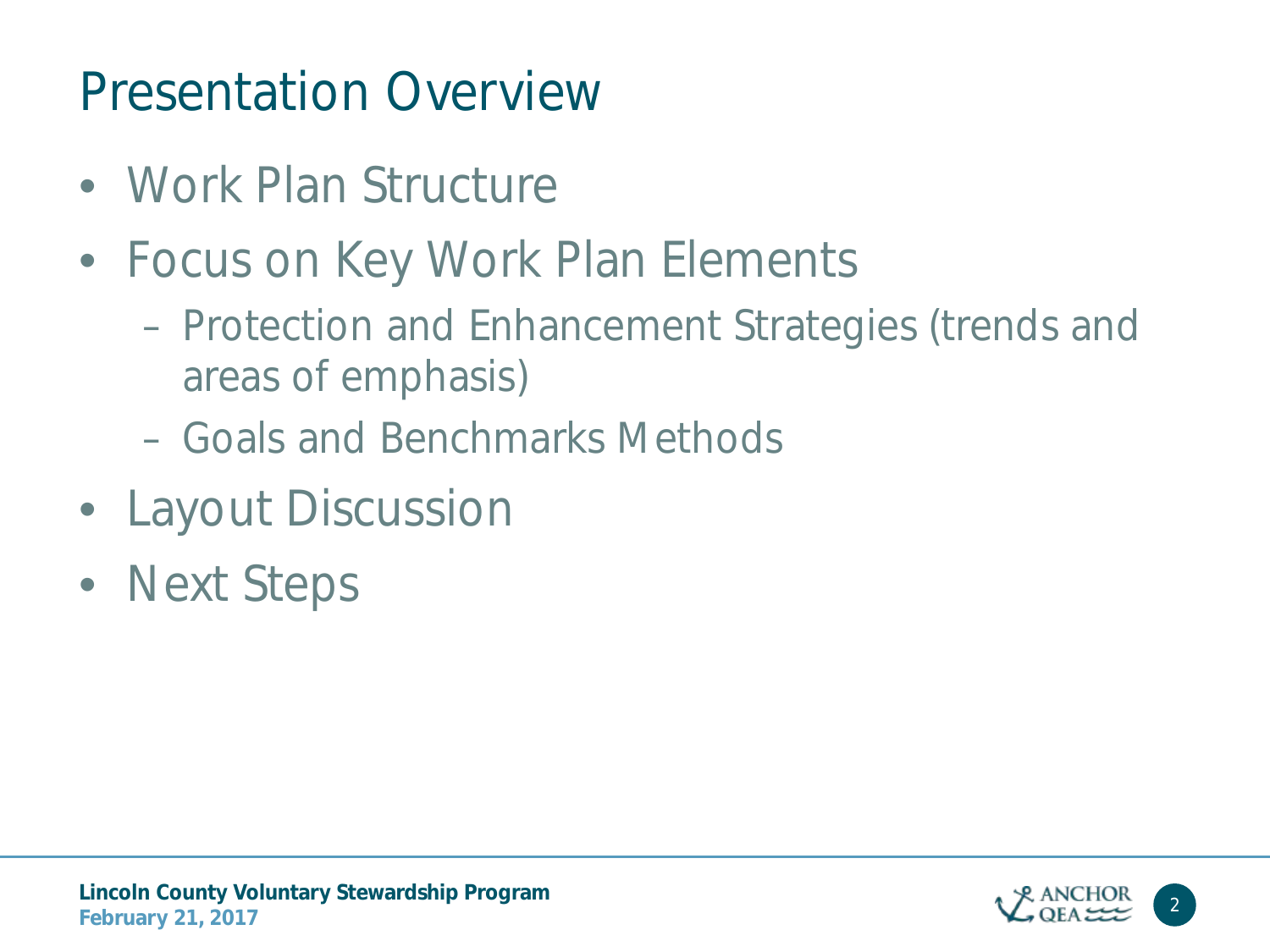# Work Plan Structure

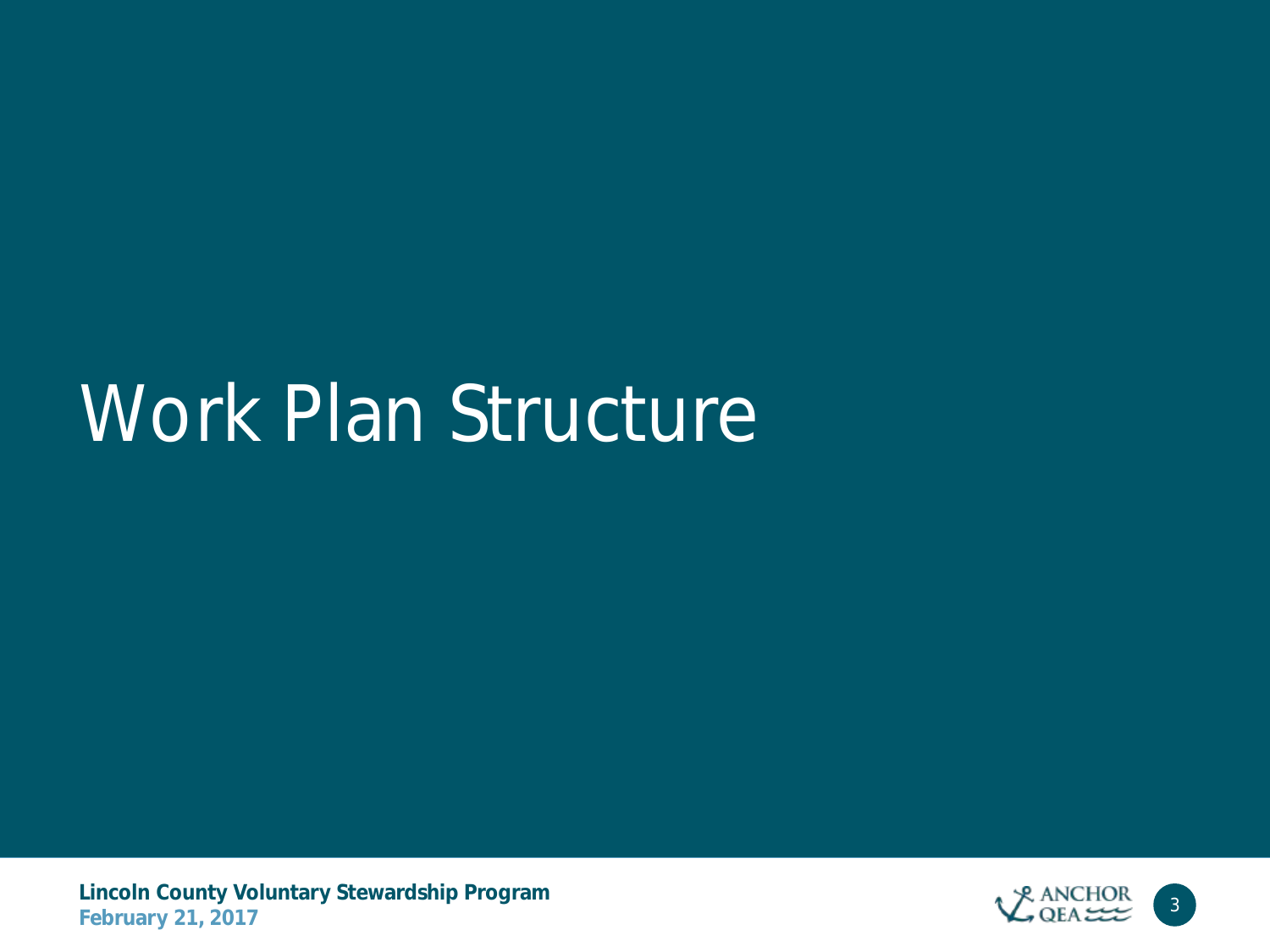### Work Plan - Two volume approach

Volume 1: Work Plan (for producers/general public)

- User-friendly layout with summary level information
	- VSP Introduction and FAQs
	- Regional setting
	- Introduction to critical areas and functions/ baseline conditions
	- Agricultural viability
	- Protection and enhancement strategies
	- Goals and benchmarks
	- Implementation
- VSP Self-Assessment Checklist

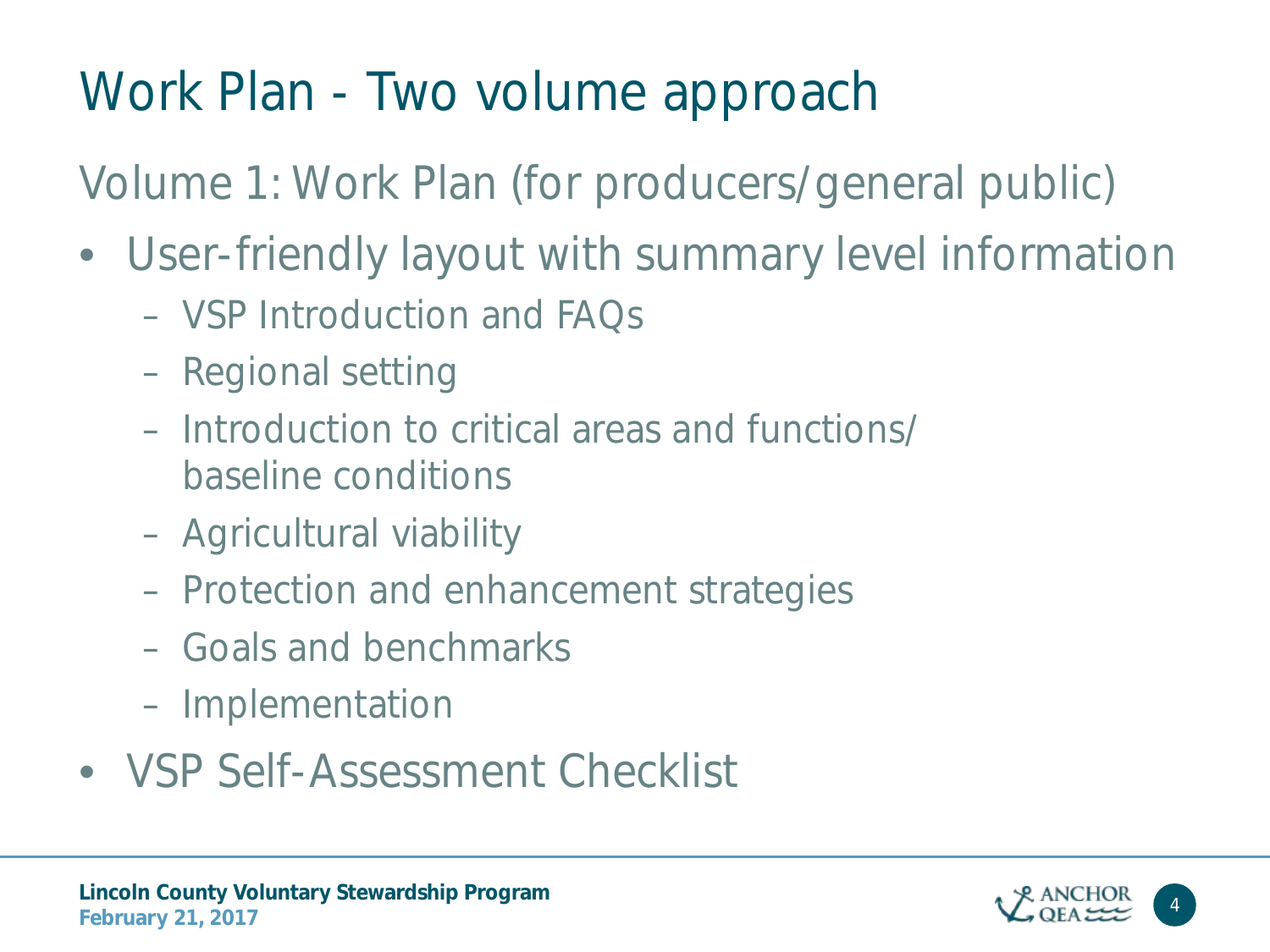## Work Plan - Two volume approach

### Volume 2: Technical Appendices

- For implementers
	- Implementation strategy
	- Participation benchmarks tracking
	- Indicators and adaptive management
- For Technical Panel and government agencies
	- More detailed baseline (2011) conditions summary
	- Protection and enhancement strategies
	- Conservation practice benefits

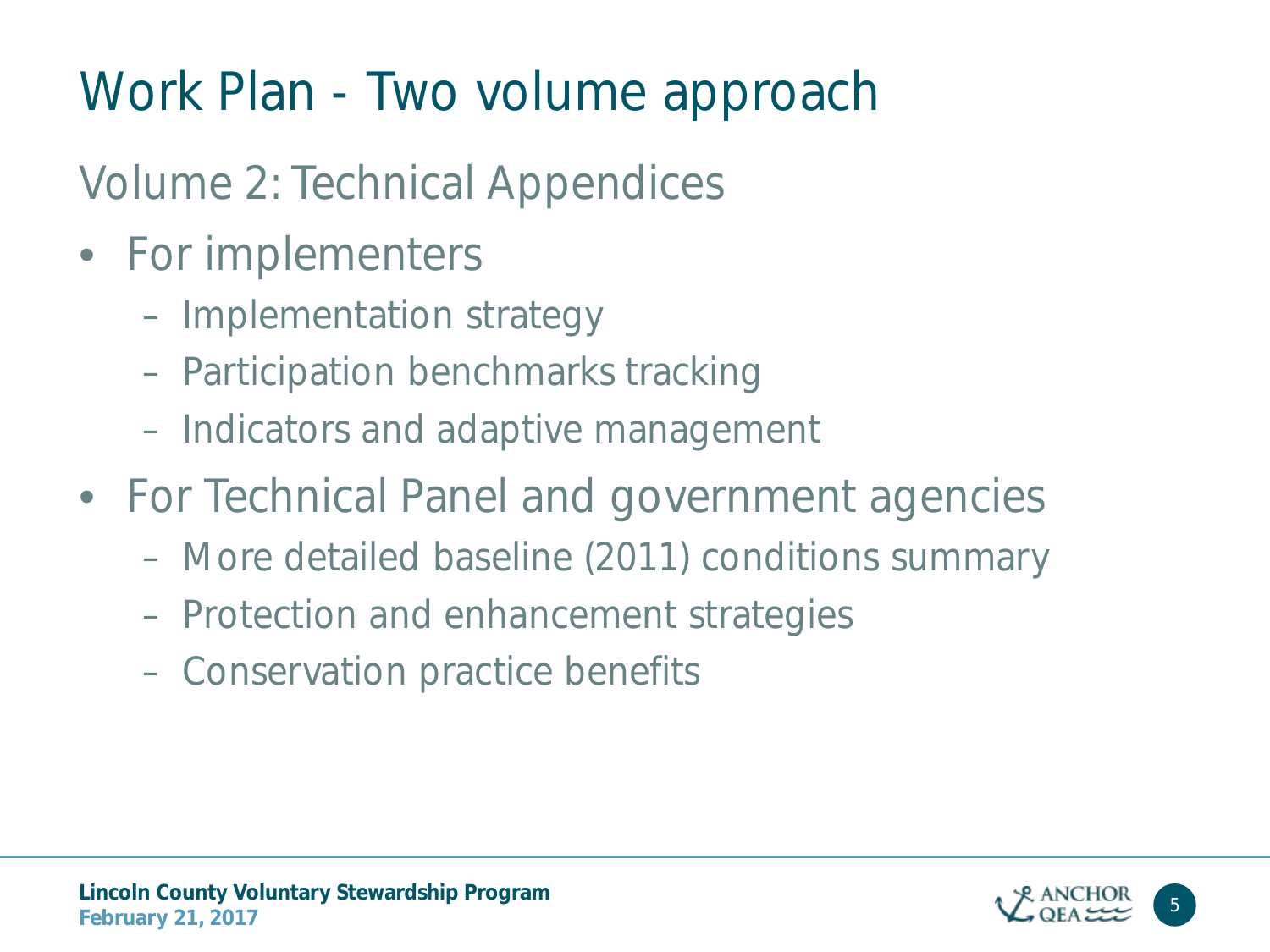### Volume 2: Technical Appendices

- Appendix A 2011 Existing Conditions Summary
- Appendix B Goals, Benchmarks, and **Measurements**
- Appendix C Analysis Unit Profiles
- Appendix D Outreach and Implementation Plan
- Appendix E Existing Plans and Regulations

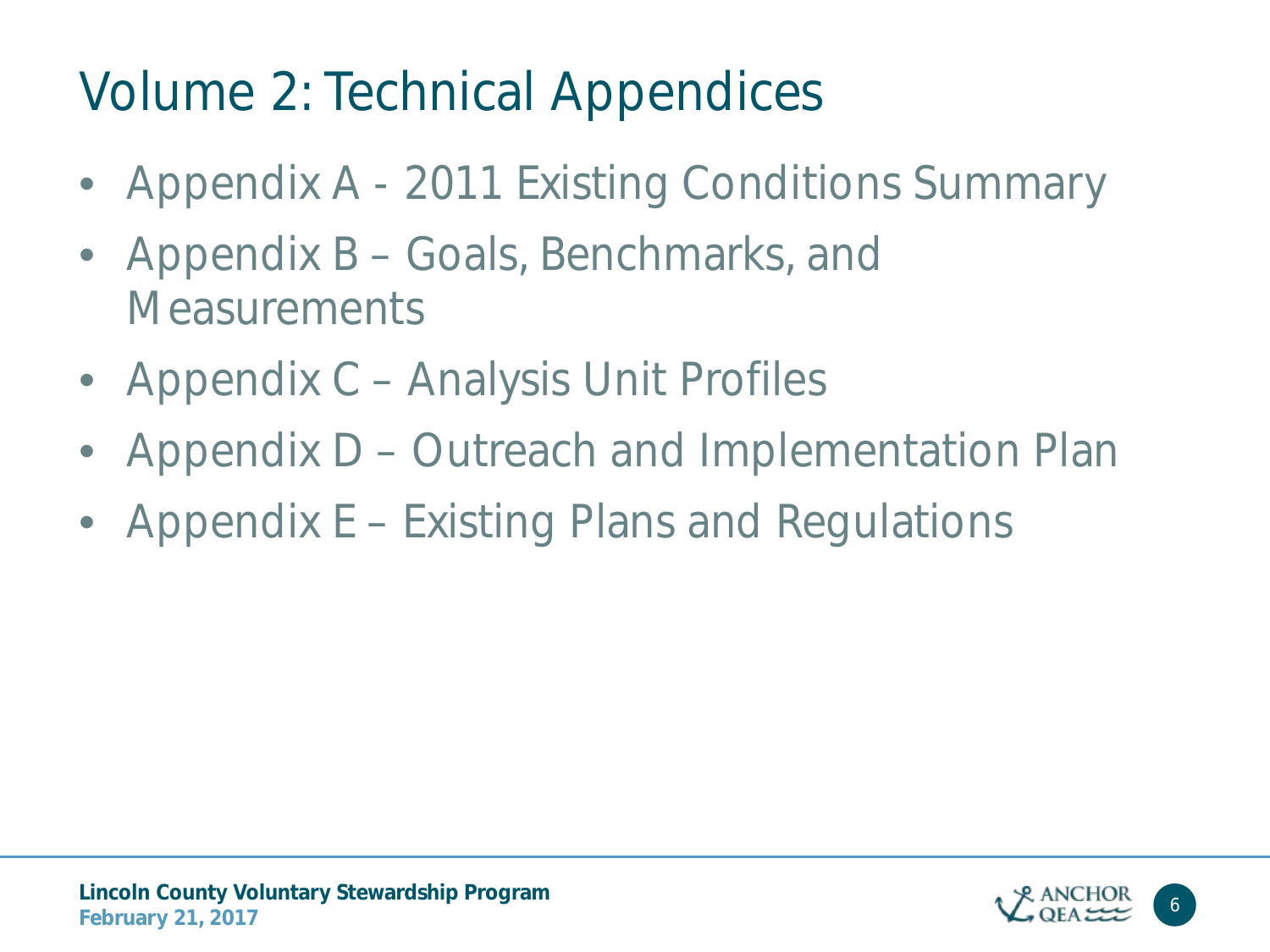# Goals and Measurable Benchmarks

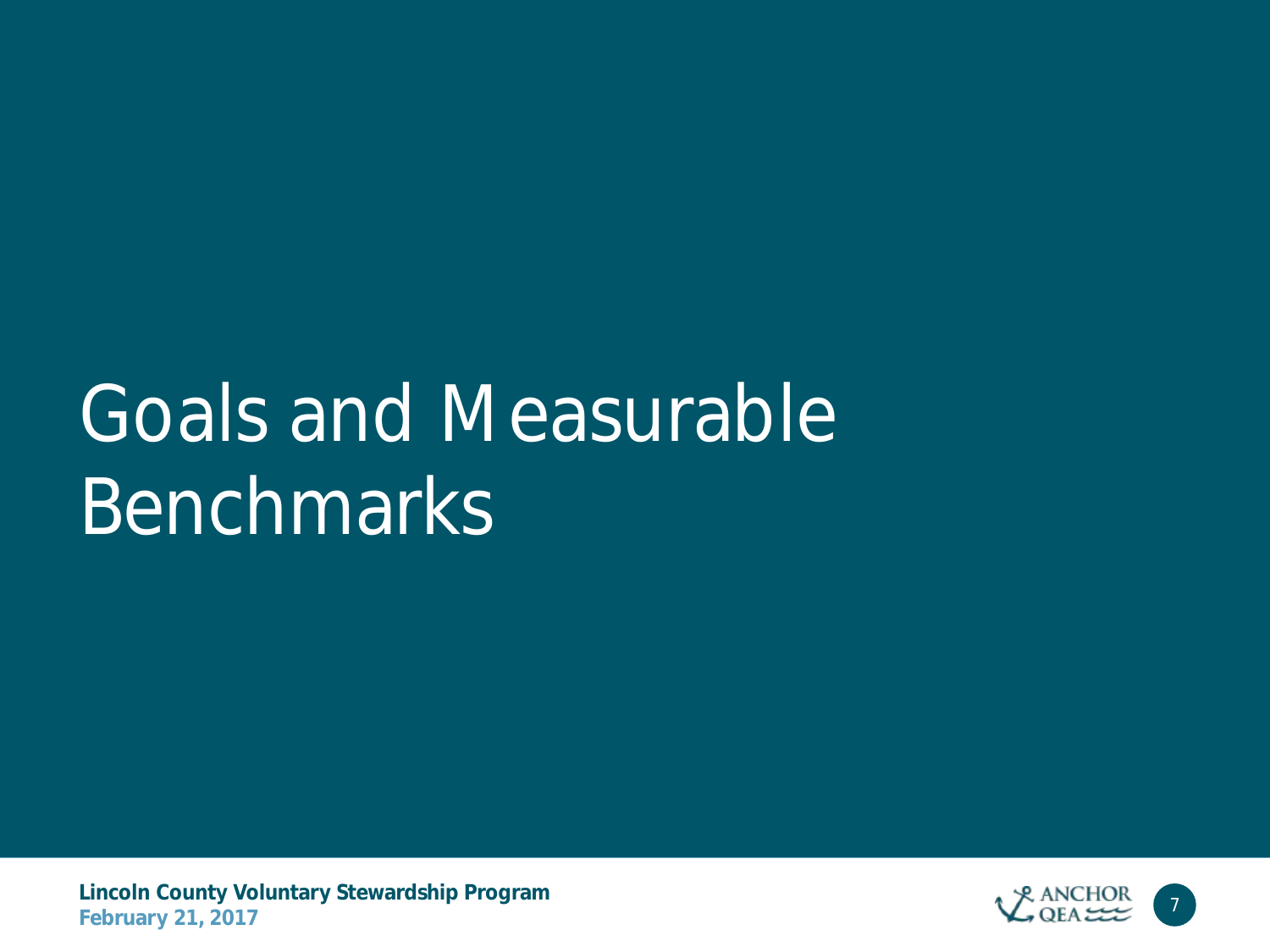VSP Crosswalk







Goals and **Benchmarks** 



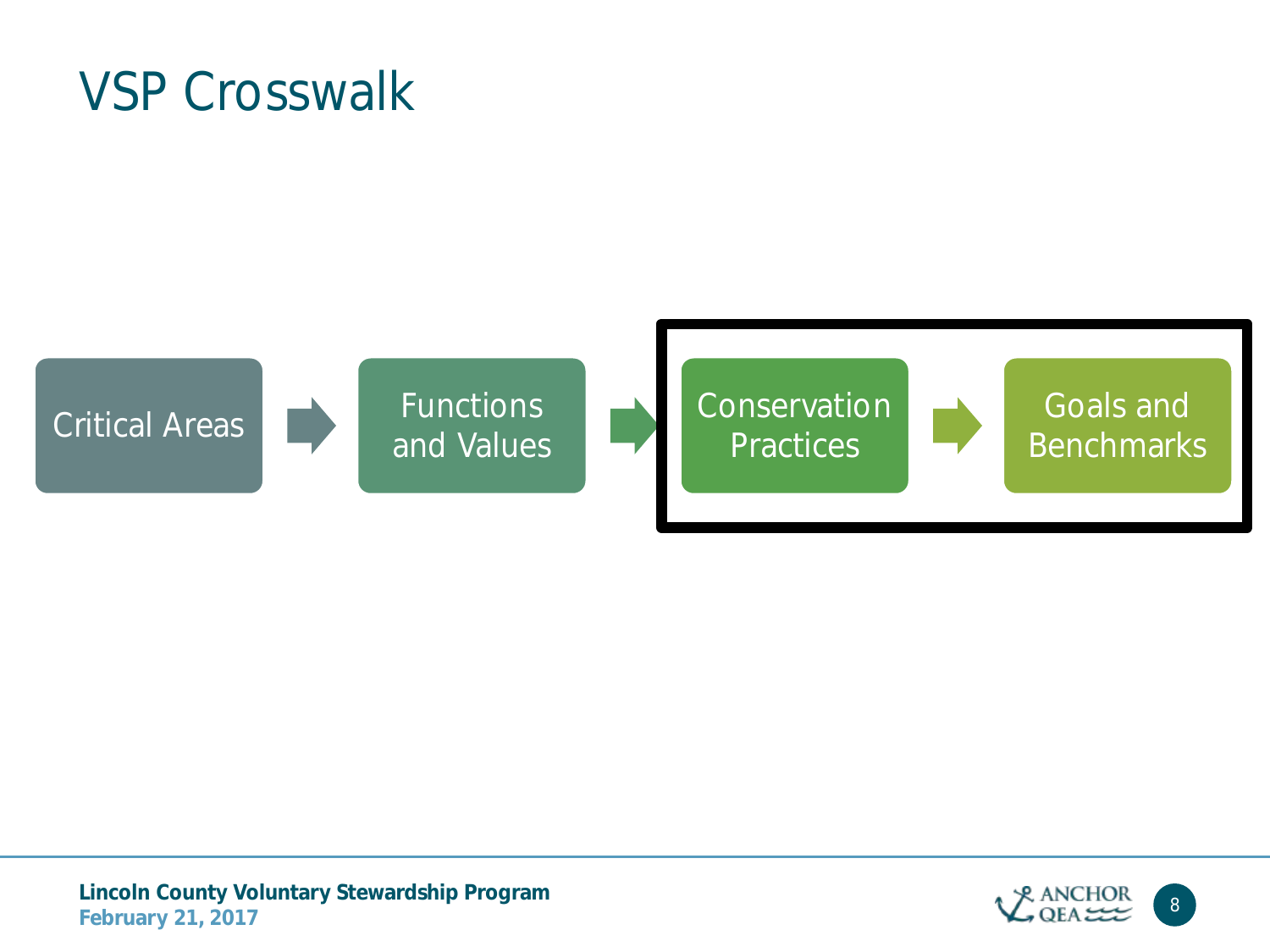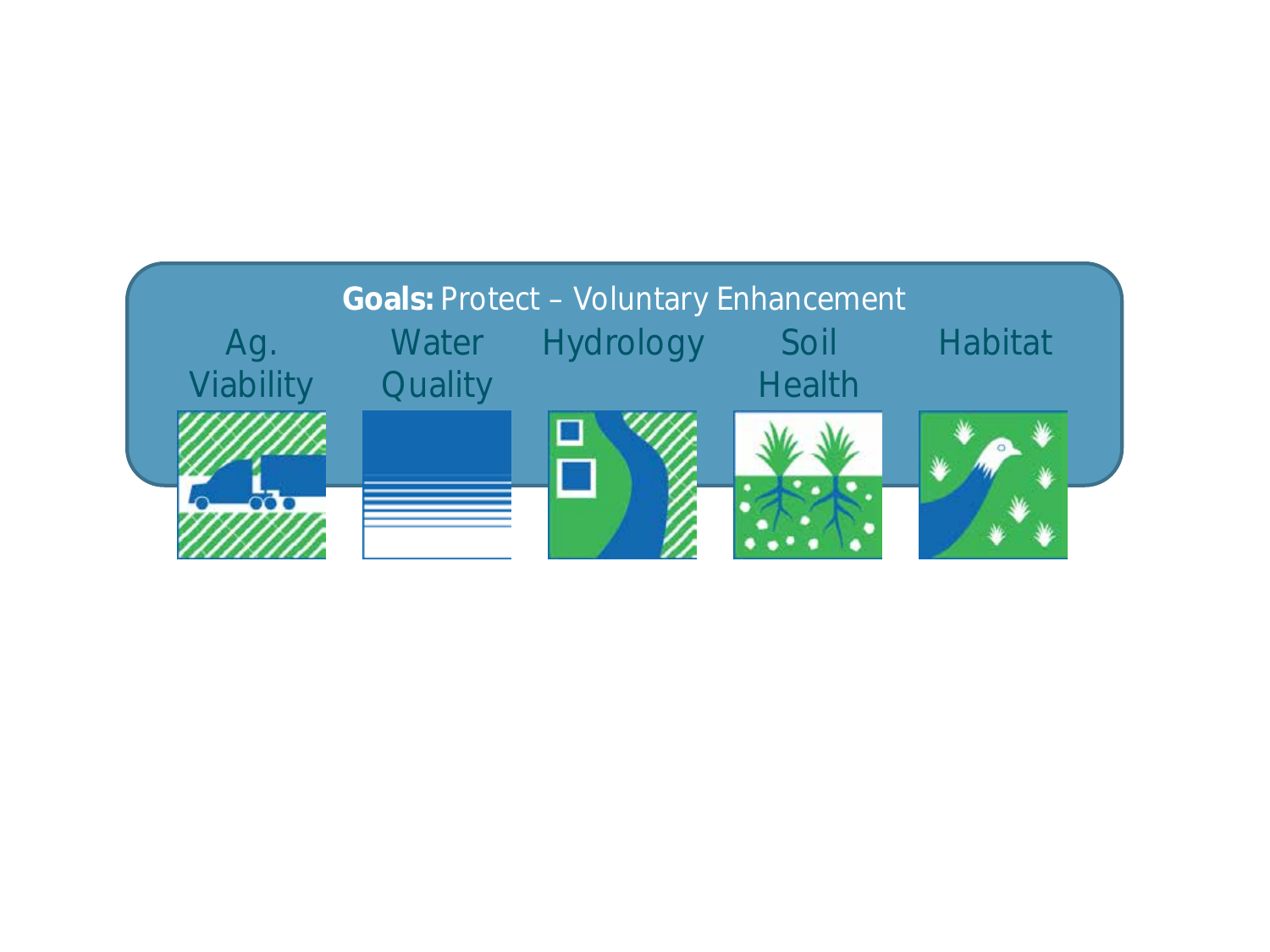### Goals are Based on Critical Area Functions

Protect ecosystem functions that provide..

- … water quality
- … hydrologic storage
- … groundwater recharge
- … soil moisture
- … soil quality
- … terrestrial habitat
- … aquatic habitat



• And voluntary enhancement

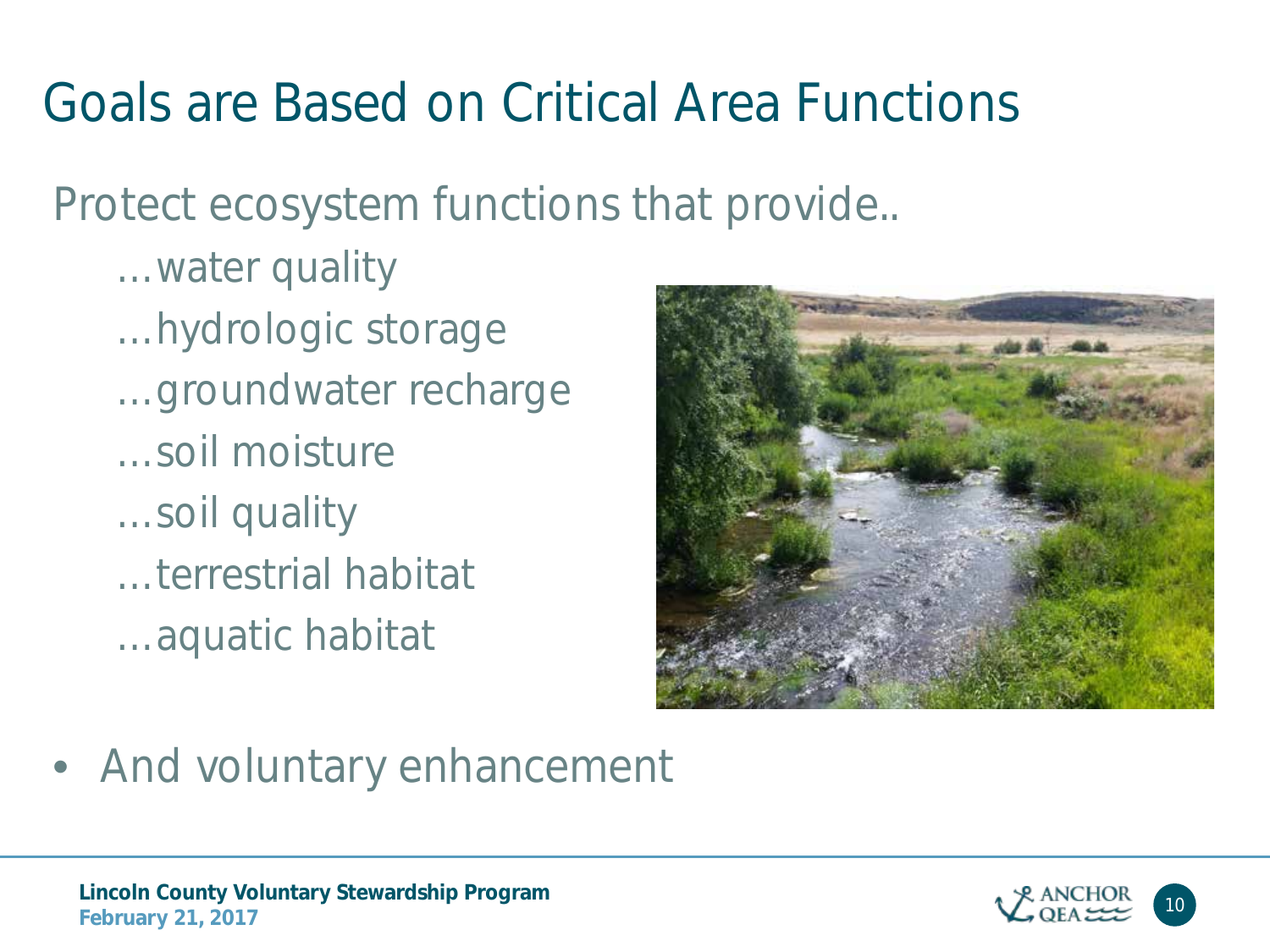

#### **Objectives:** Protect Through Conservation Practices



Direct Seed, Mulch Till/ Range Watering/Nutrient Management/ Pest Management/ Prescribed Grazing/ Fencing/ Range Planting…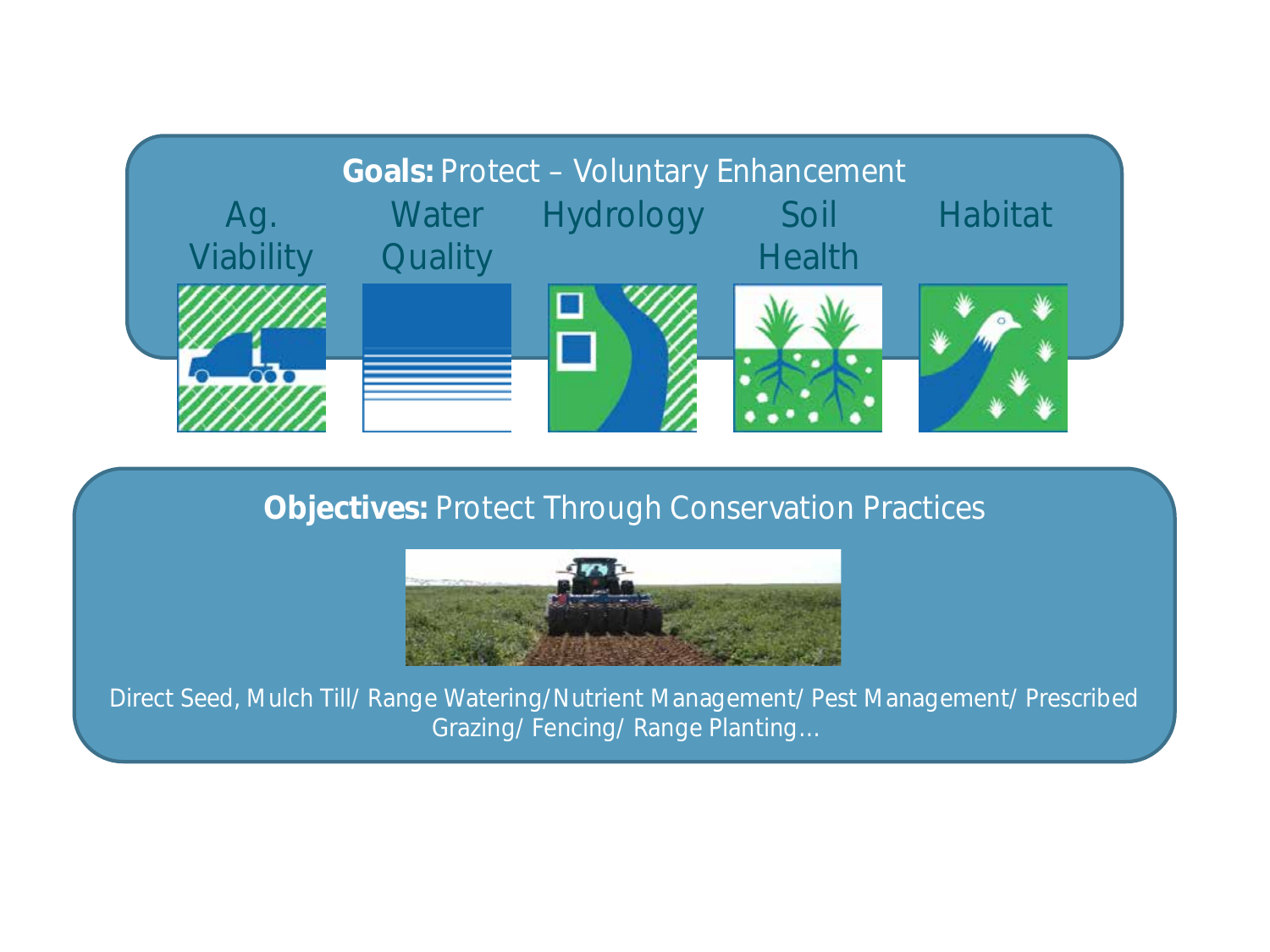### Habitat Goal and Objectives Example

### **Goal: Protect and enhance terrestrial habitat areas**

### **Objectives:**

- Protection and/or Enhancement through:
	- Limiting soil compaction or trampling of habitat
	- Promoting grazing management to protect shrub steppe habitat
- Enhancement through:
	- Restoring or creating new habitat or habitat structures



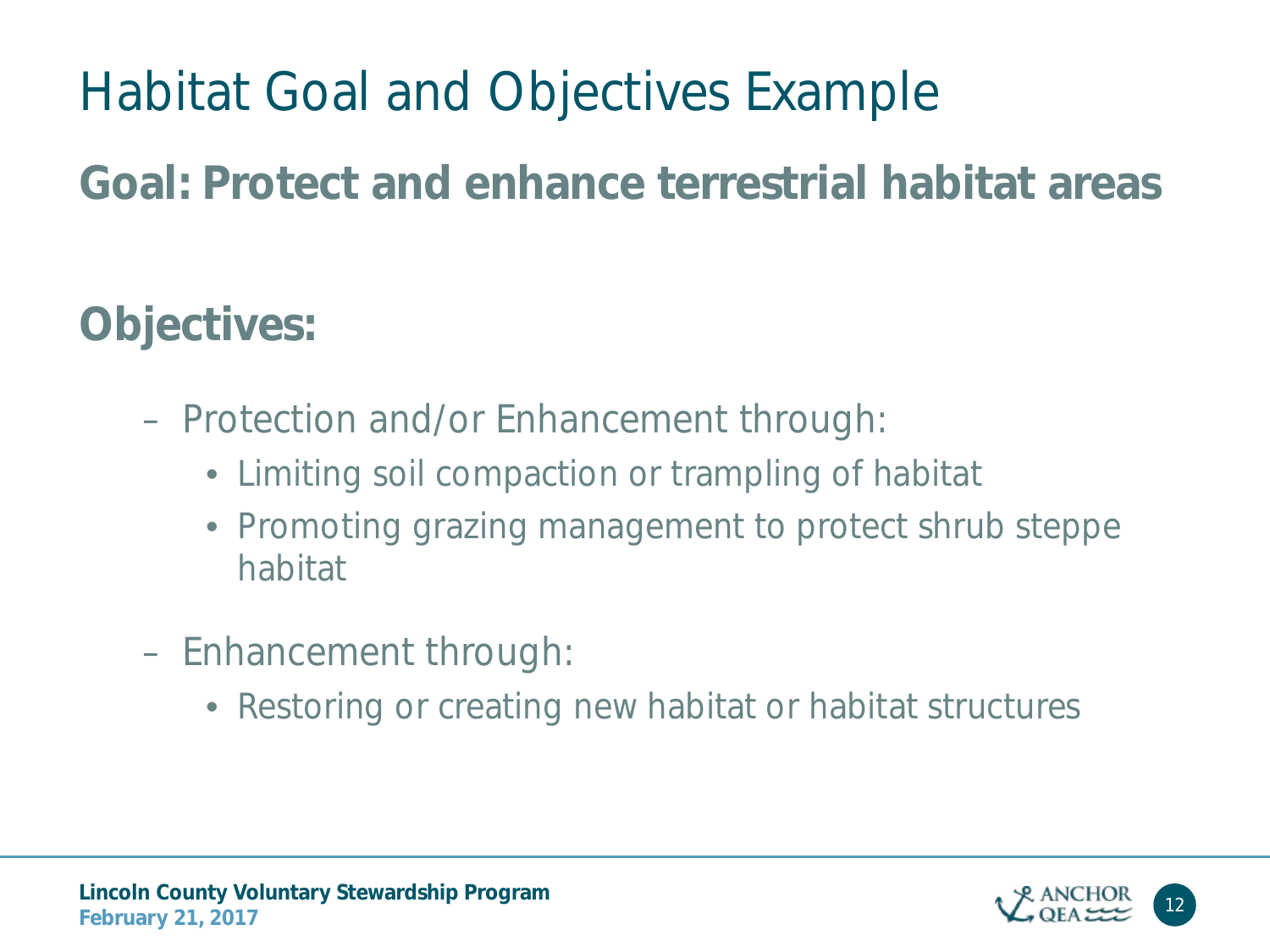

#### **Objectives:** Protect Through Conservation Practices



Direct Seed, Mulch Till/ Range Watering/Nutrient Management/ Pest Management/ Prescribed Grazing/ Fencing/ Range Planting…

#### **Measurable Benchmark:** Protect/ Enhance Critical Areas functions and values

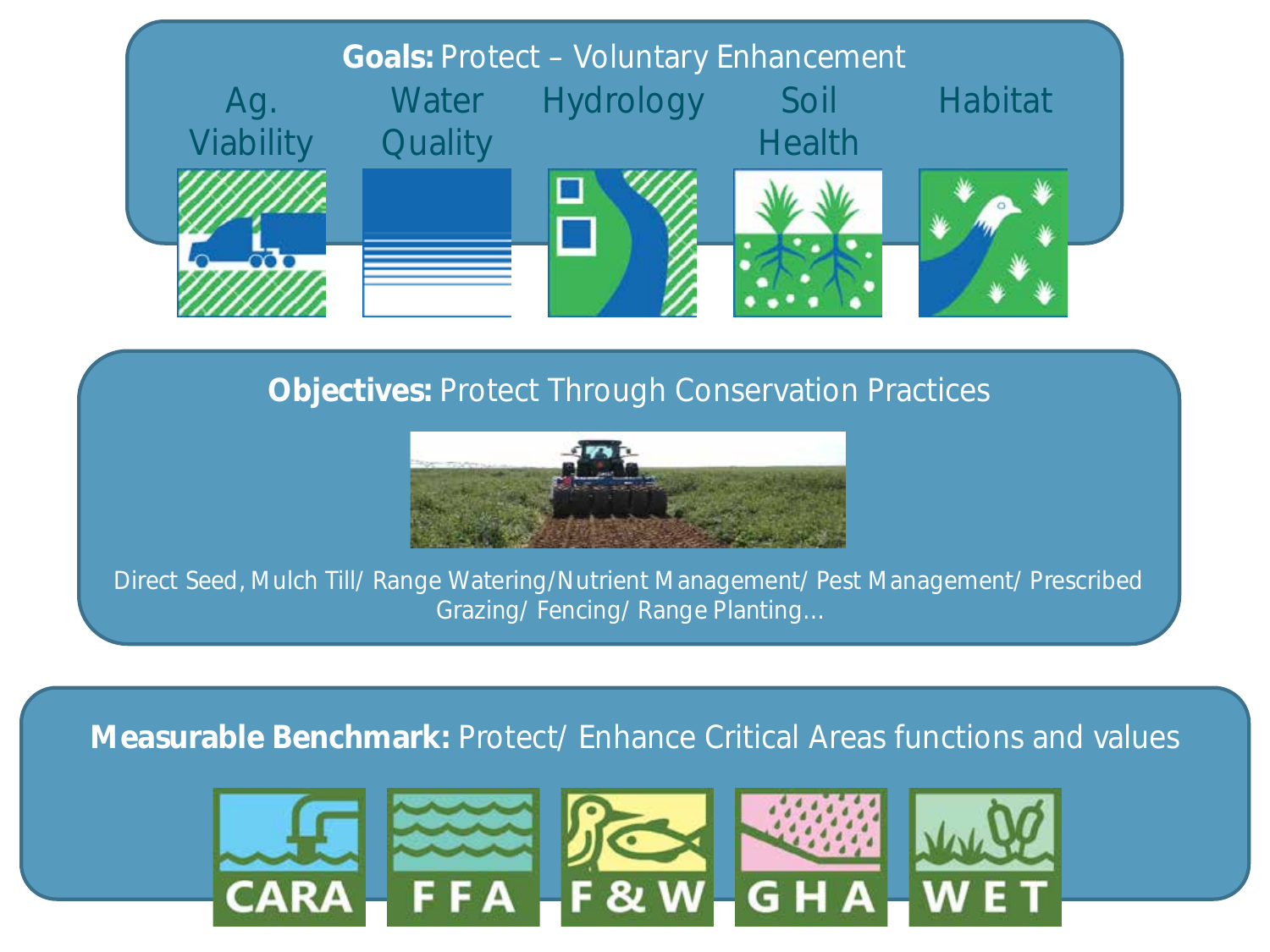### Measuring Goal Performance using Benchmarks



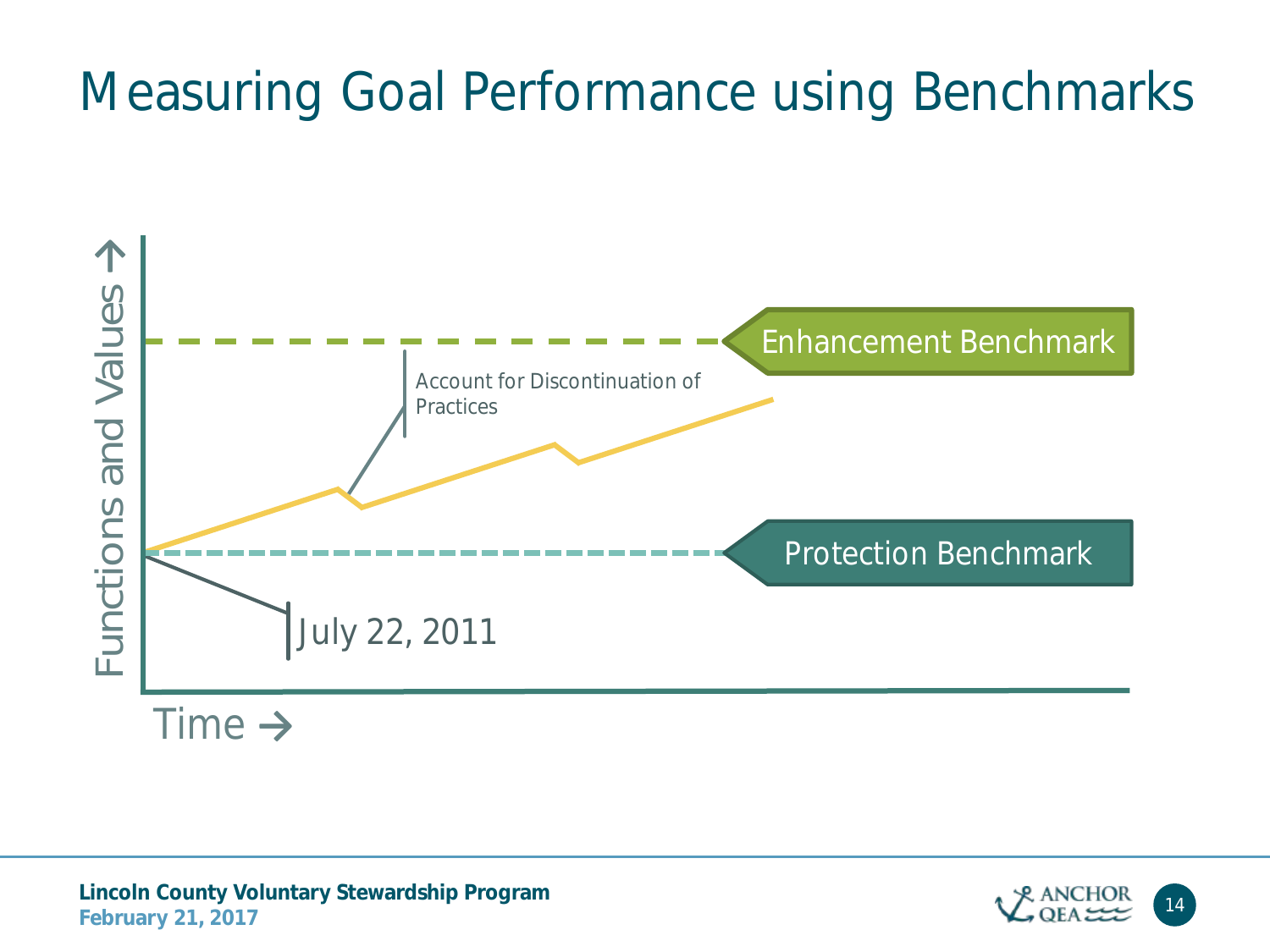# Tracking Approach

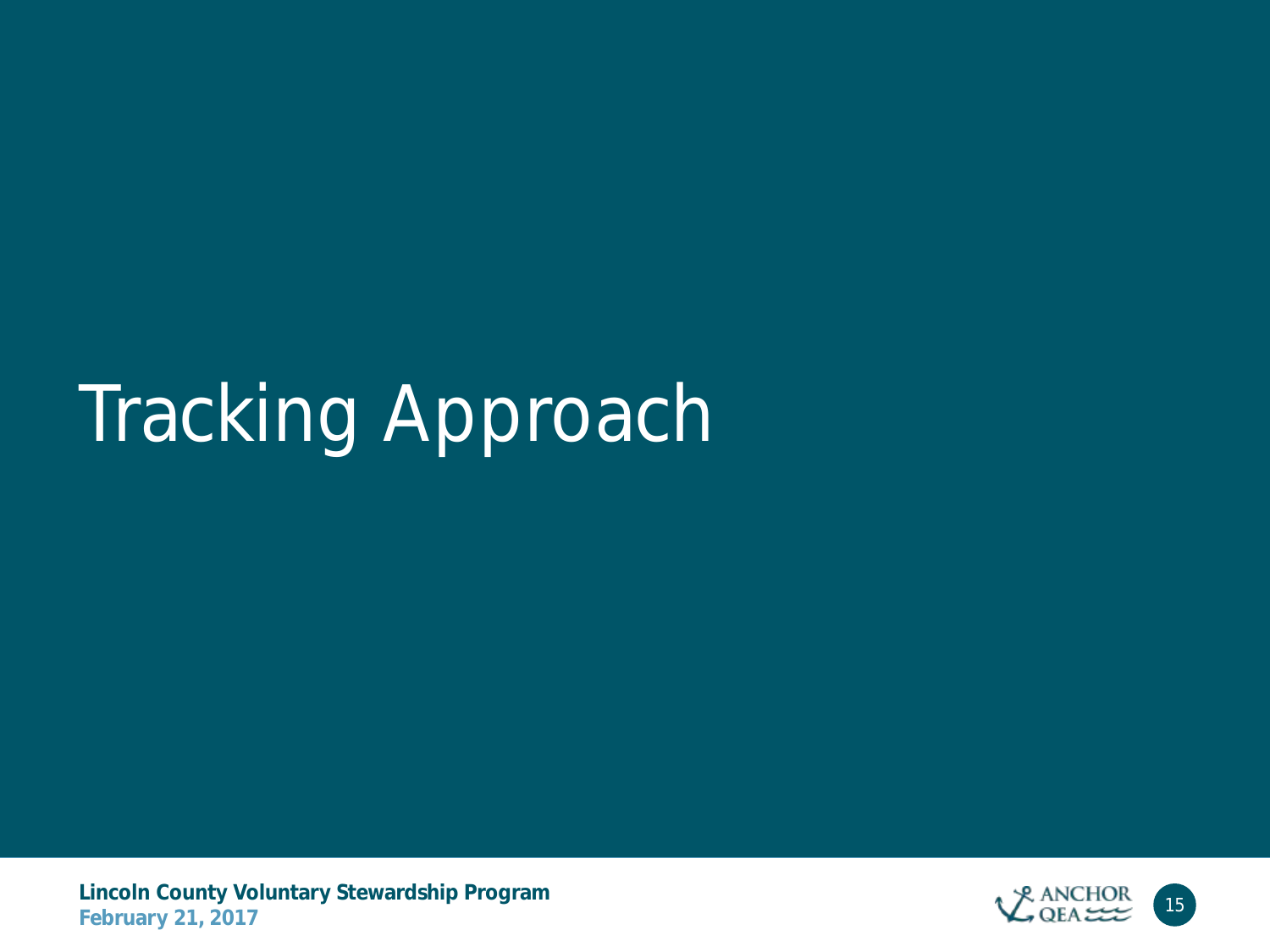## Quantifying Measurable Benchmarks (Steps)

- 1. Apply methods to relate conservation practices benefits to critical areas functions and values
- 2. Account for practices implemented, continuing practices, and practices discontinued
- 3. Tracking implementation and maintenance of Conservation Practices

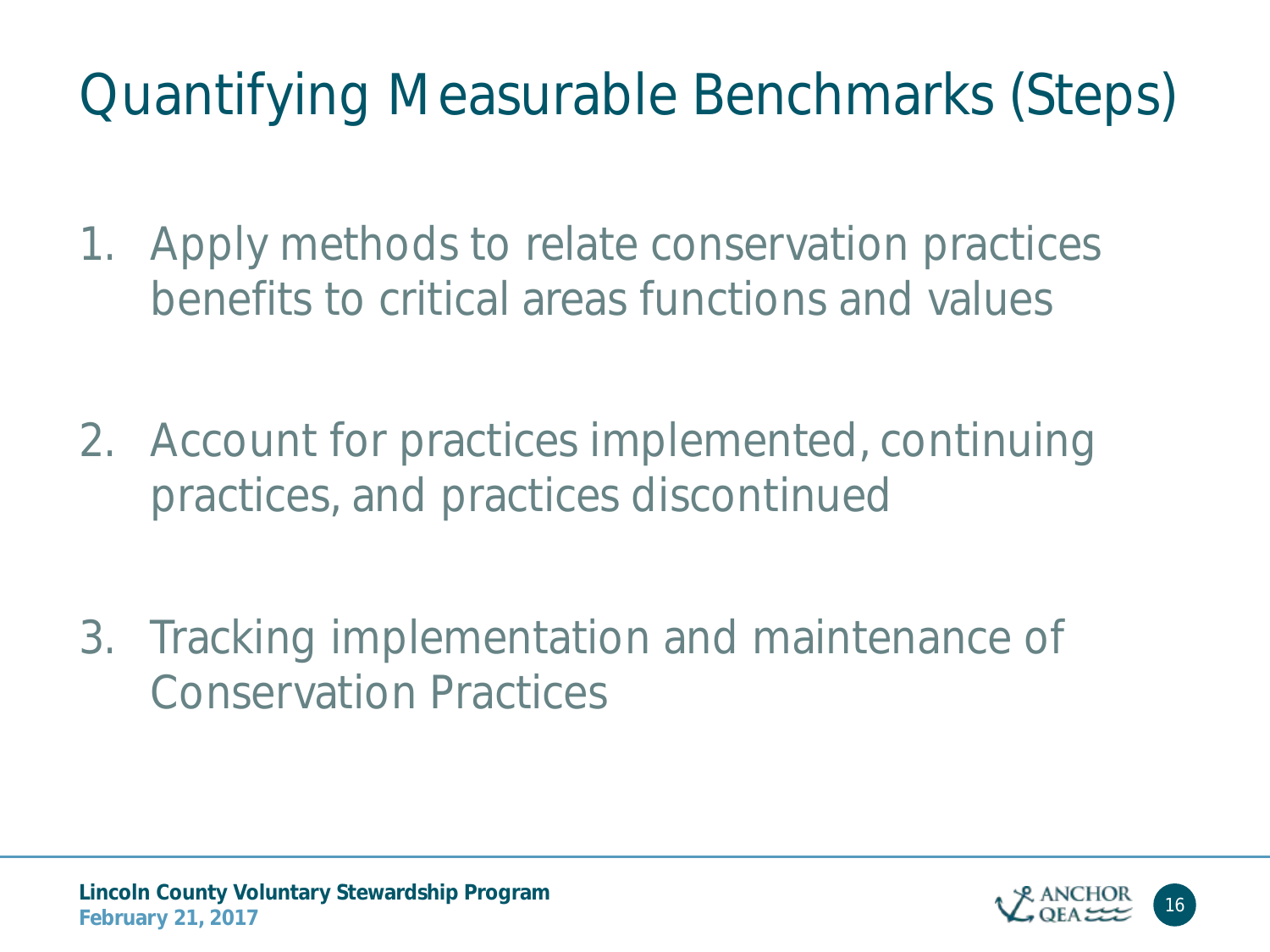### Relate Practices to Functions and Values (Step 1 in Quantifying Measurable Benchmarks)

Conservation Practice Physical Effect (CPPE):

- Describes (in great detail) how each practice affects agricultural viability, and natural resource critical functions
- Positive scores have beneficial effect, negative scores have adverse effect





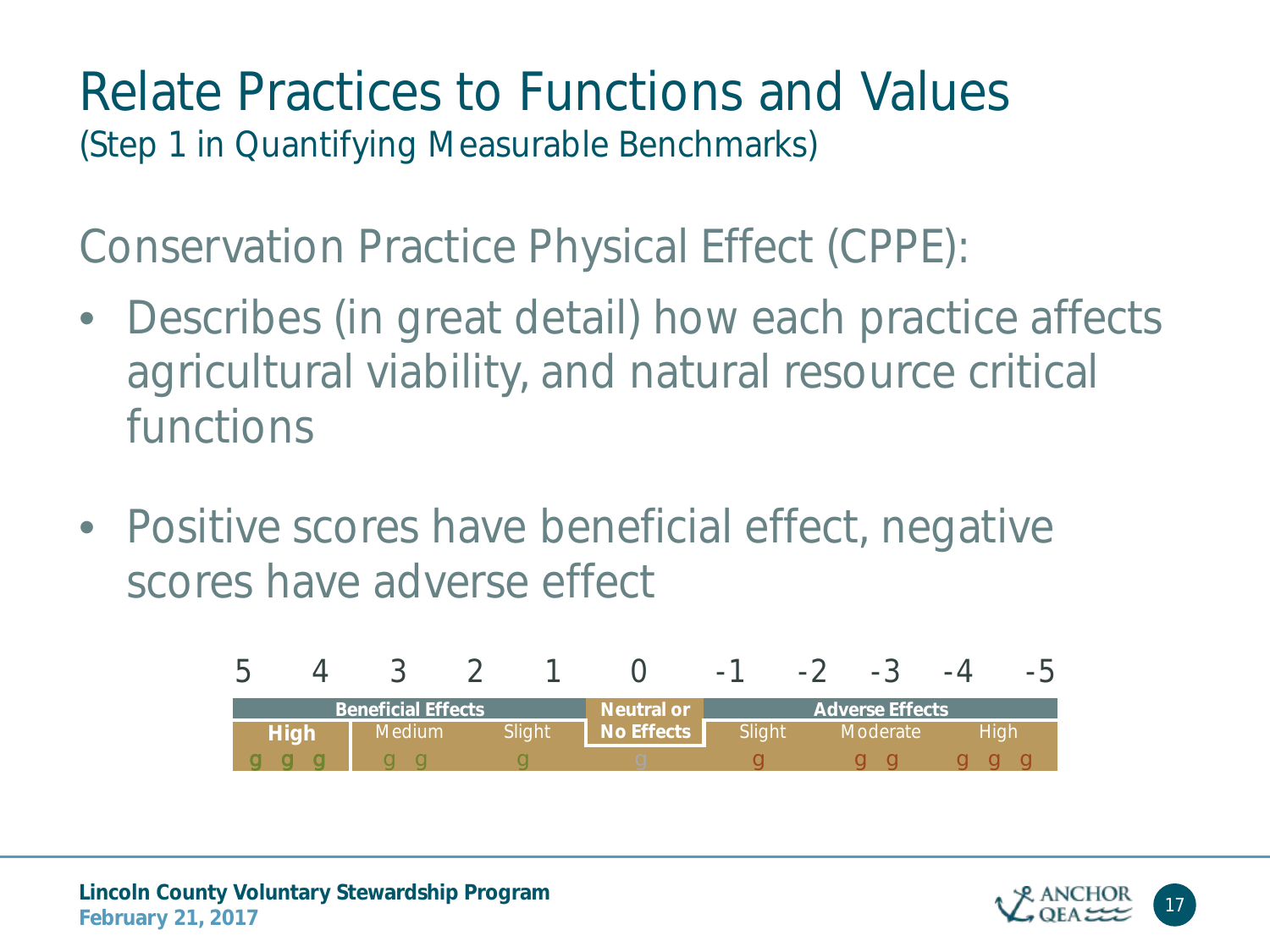### CPPE Habitat Example

| <b>Fish &amp; Wildlife</b> | Inadequate | Inadequate           | Inadequate     | Inadequate   | <b>Habitat</b> | Population       |
|----------------------------|------------|----------------------|----------------|--------------|----------------|------------------|
| Problem                    | Food       | <b>Cover/Shelter</b> | <b>Water</b>   | <b>Space</b> | Fragmentation  | <b>Imbalance</b> |
| Conservation<br>Cover      | 5          | 5                    | $\blacksquare$ |              | $\mathbf{h}$   |                  |

|             |                           |        |                   | -      | $\equiv$ |                        |      |
|-------------|---------------------------|--------|-------------------|--------|----------|------------------------|------|
|             | <b>Beneficial Effects</b> |        | <b>Neutral or</b> |        |          | <b>Adverse Effects</b> |      |
| <b>High</b> | Medium                    | Slight | <b>No Effects</b> | Slight |          | Moderate               | Hiah |
|             |                           |        |                   |        |          |                        |      |

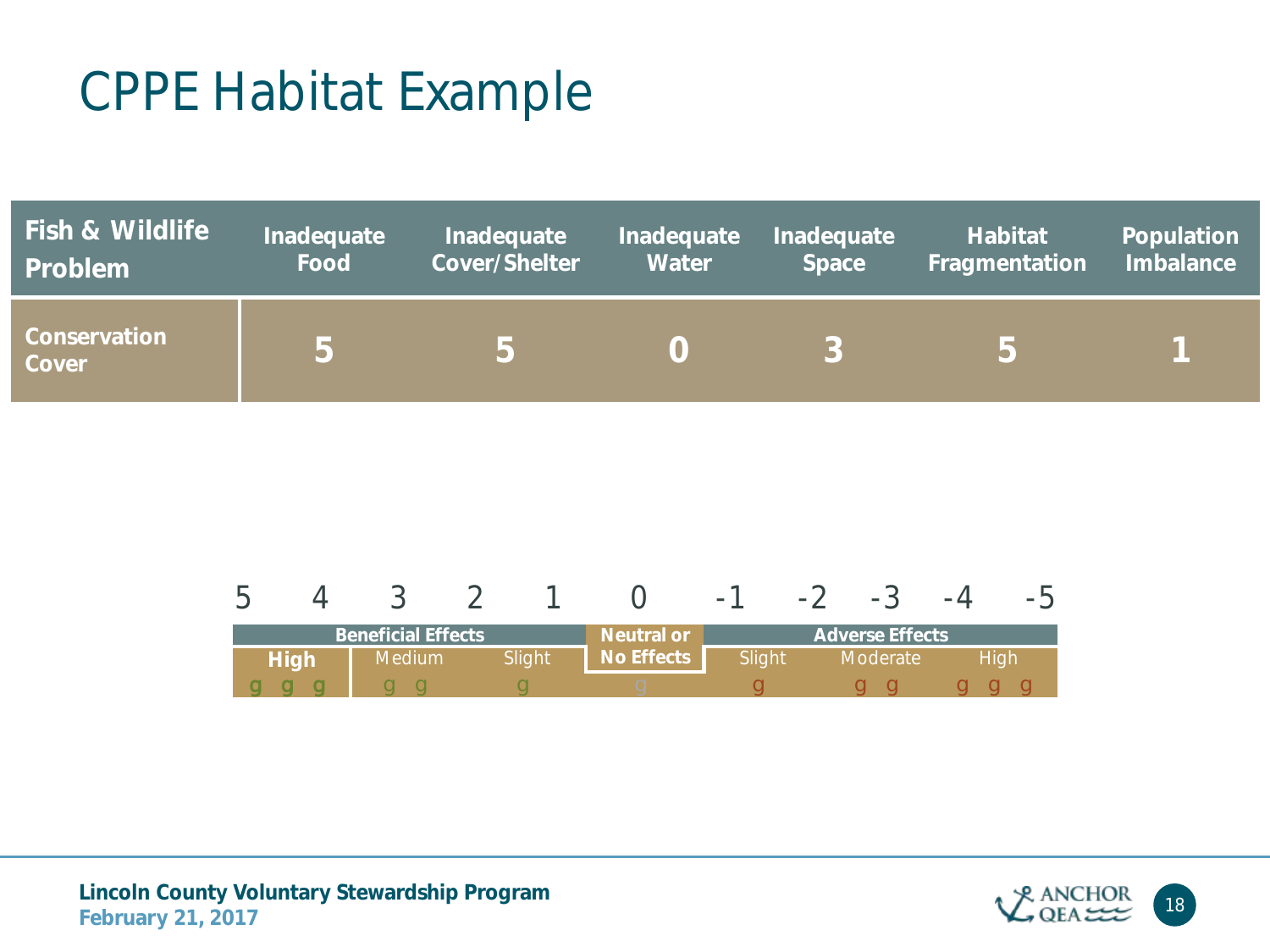### Using CPPE to relate conservation practices benefits to critical areas functions and values (Step 1 in Quantifying Measurable Benchmarks)

| <b>Conservation Practice</b>                                       | <b>Habitat Effect</b> | <b>Hydrology</b><br><b>Effect</b> | <b>Water Quality</b><br><b>Effect</b> | <b>Soil Health</b><br><b>Effect</b> |
|--------------------------------------------------------------------|-----------------------|-----------------------------------|---------------------------------------|-------------------------------------|
| <b>Residue and Tillage</b><br>Management (reduced- and<br>no-till) | عا                    | Q                                 |                                       | 9                                   |
| <b>Pest Management</b>                                             |                       |                                   | 999                                   | $\boldsymbol{\Omega}$               |
| <b>Nutrient Management</b>                                         | Q                     |                                   | 99                                    | g                                   |
| <b>Irrigation Management</b>                                       | <b>g g g</b>          | <b>g</b> g                        | <b>C</b><br>- C J<br>g                | g                                   |
| <b>Prescribed Grazing</b>                                          | <b>C</b>              | <b>C</b>                          | <u>i C</u>                            | <u>i C</u>                          |
| <b>Cover Crop</b>                                                  | عا                    |                                   | عا                                    | 9                                   |
| <b>Access Control</b>                                              | $\bullet$             |                                   | Q                                     | $\bullet$                           |
| <b>Habitat Management</b>                                          |                       |                                   |                                       |                                     |

| <b>Beneficial Effects</b> |        |        | <b>Neutral or</b> | <b>Adverse Effects</b> |                 |      |
|---------------------------|--------|--------|-------------------|------------------------|-----------------|------|
| <b>High</b>               | Medium | Sliaht | <b>No Effects</b> | Slight                 | <b>Moderate</b> | Hiah |
| <u>e i te i </u>          |        |        |                   |                        |                 |      |



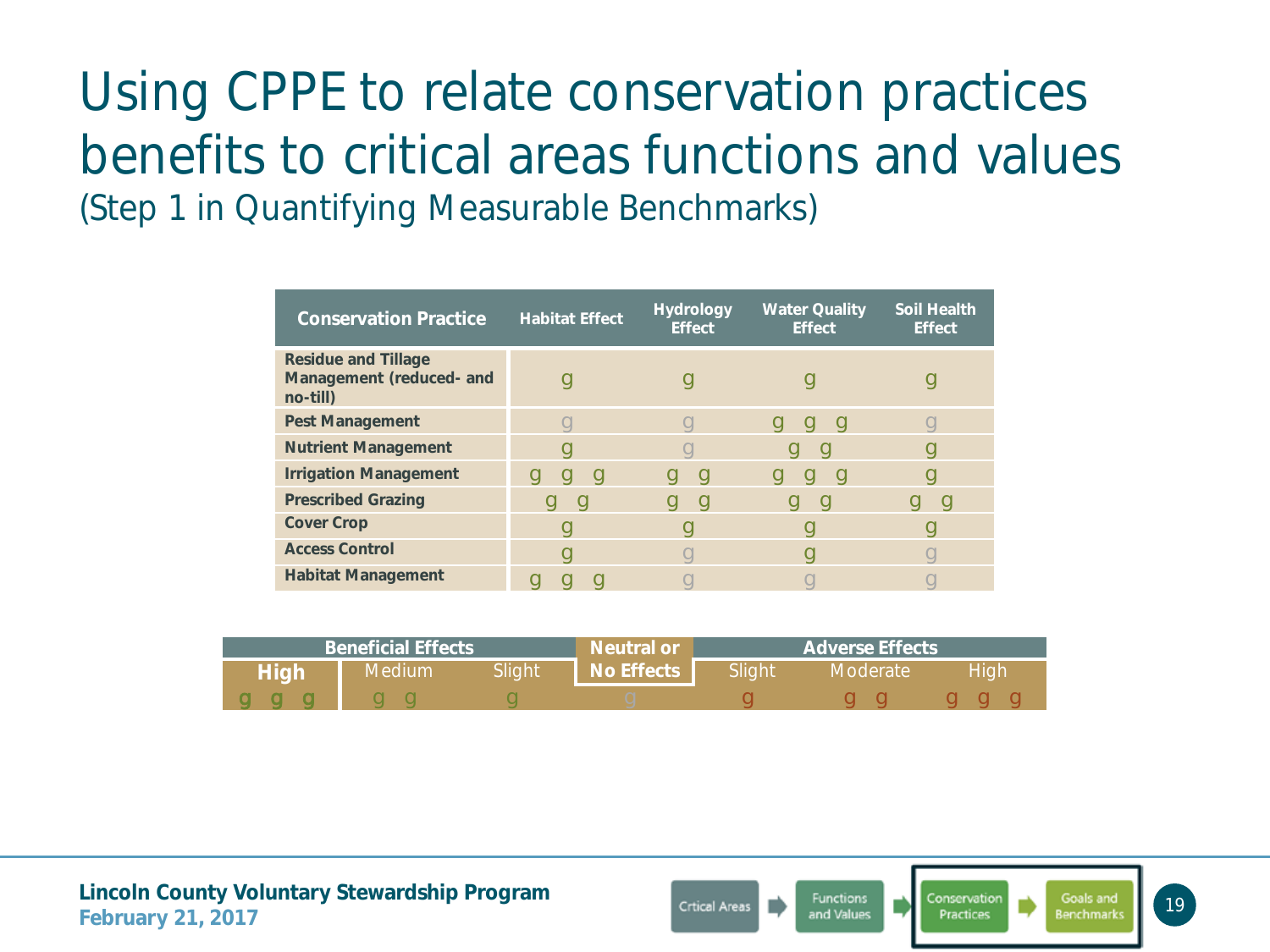### Relate Conservation Practices Benefits to Critical Areas Functions and Values

2011-2016

**Habitat Function Protection/Enhancement Enrollment Acreages x CPPE Scores**

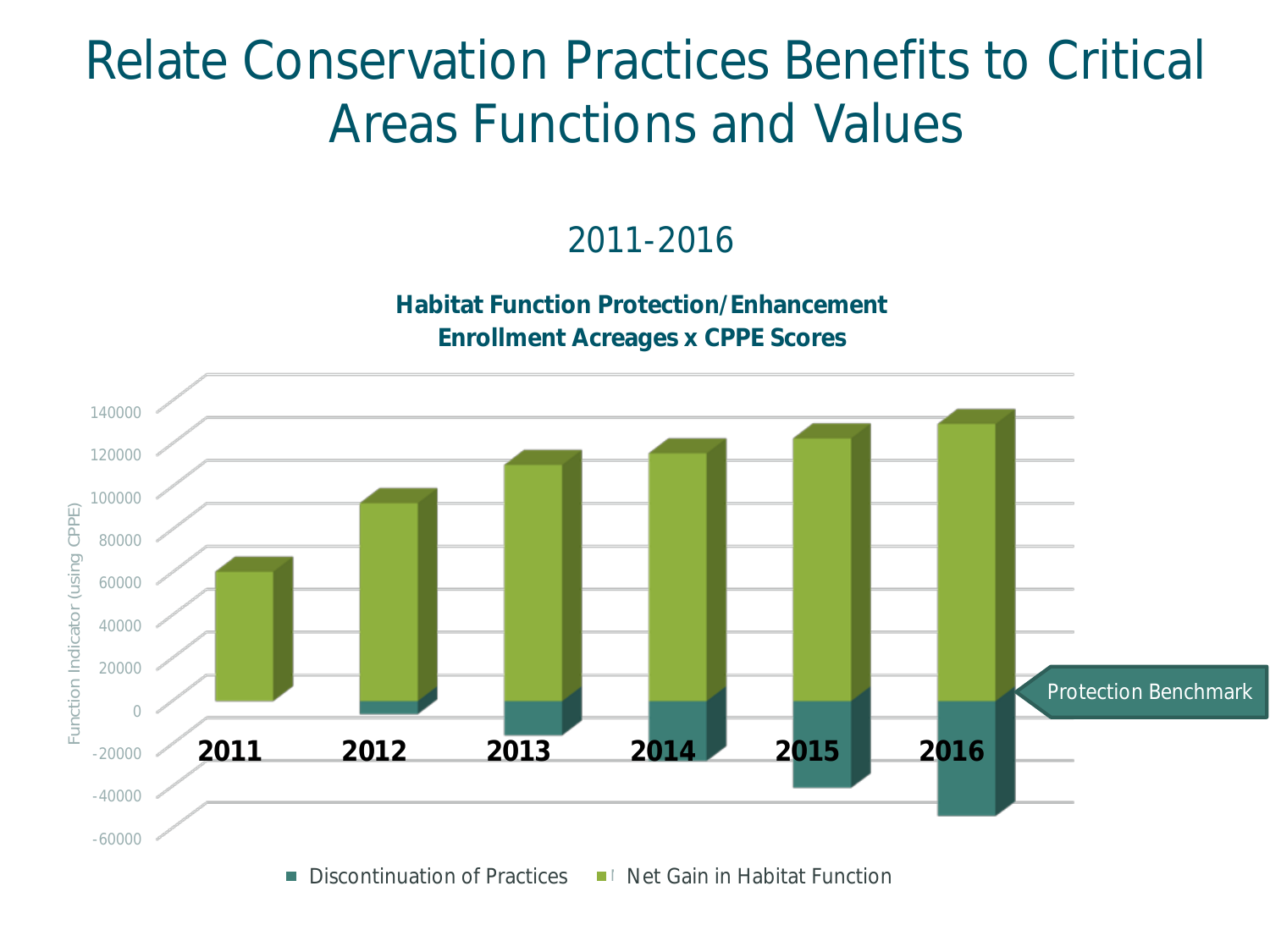Account for practices implemented, continuing practices, and practices discontinued (Step 2)

- Quantify the benefit of stewardship we know has been implemented
	- conservation practices under contract to NRCS
- Estimate future practices for the first 10 years of VSP implementation
- Evaluate if critical area functions and values will be protected through expected net changes in agricultural land stewardship

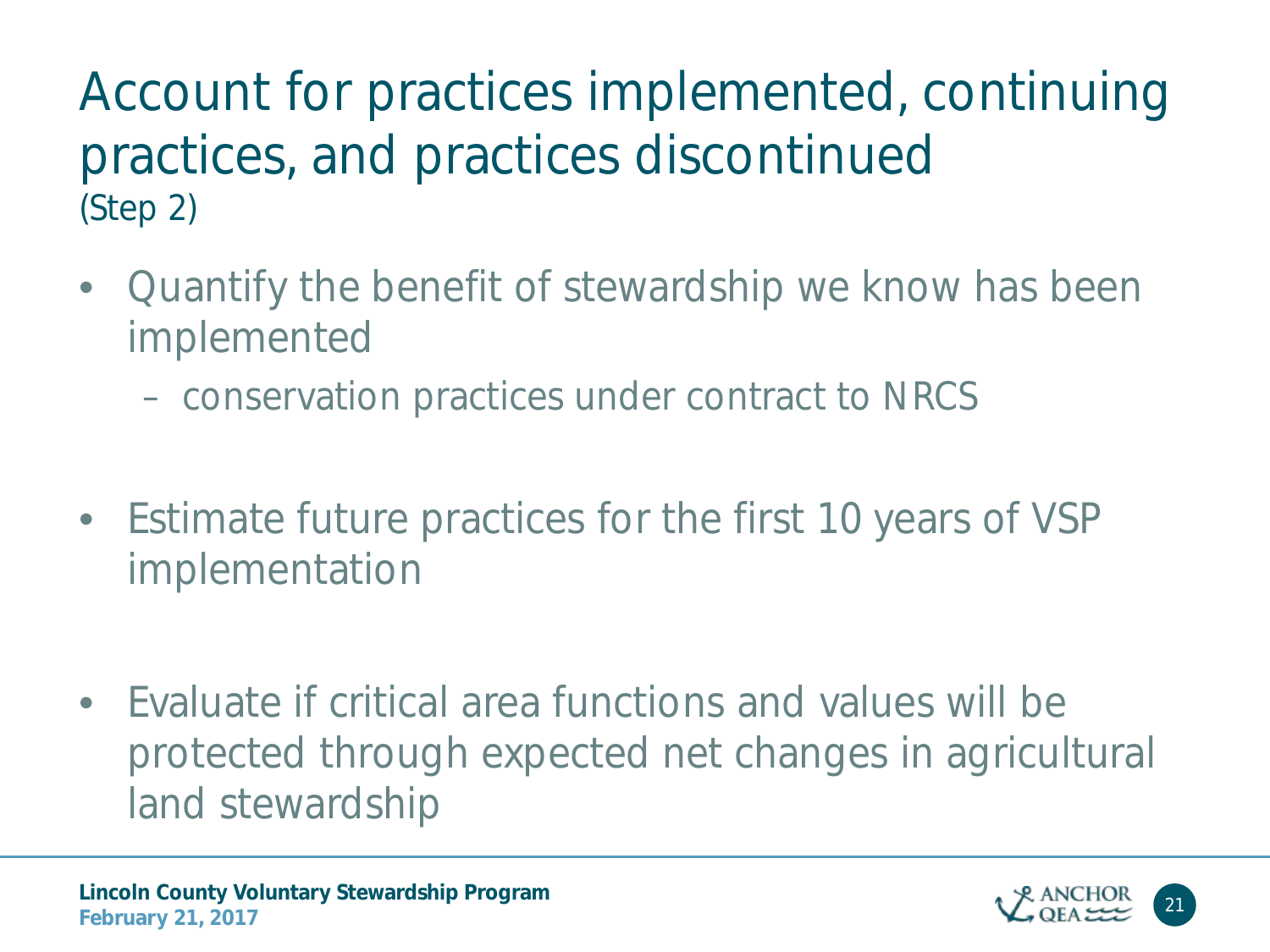### Track Implementation and Maintenance of CPs (Step 3)

- Rely on Conservation District to track implementation and continuation of conservation practices
- Use Farm Stewardship Plans or other tools for individual agricultural producers
- Other tracking options website, checklist, etc.



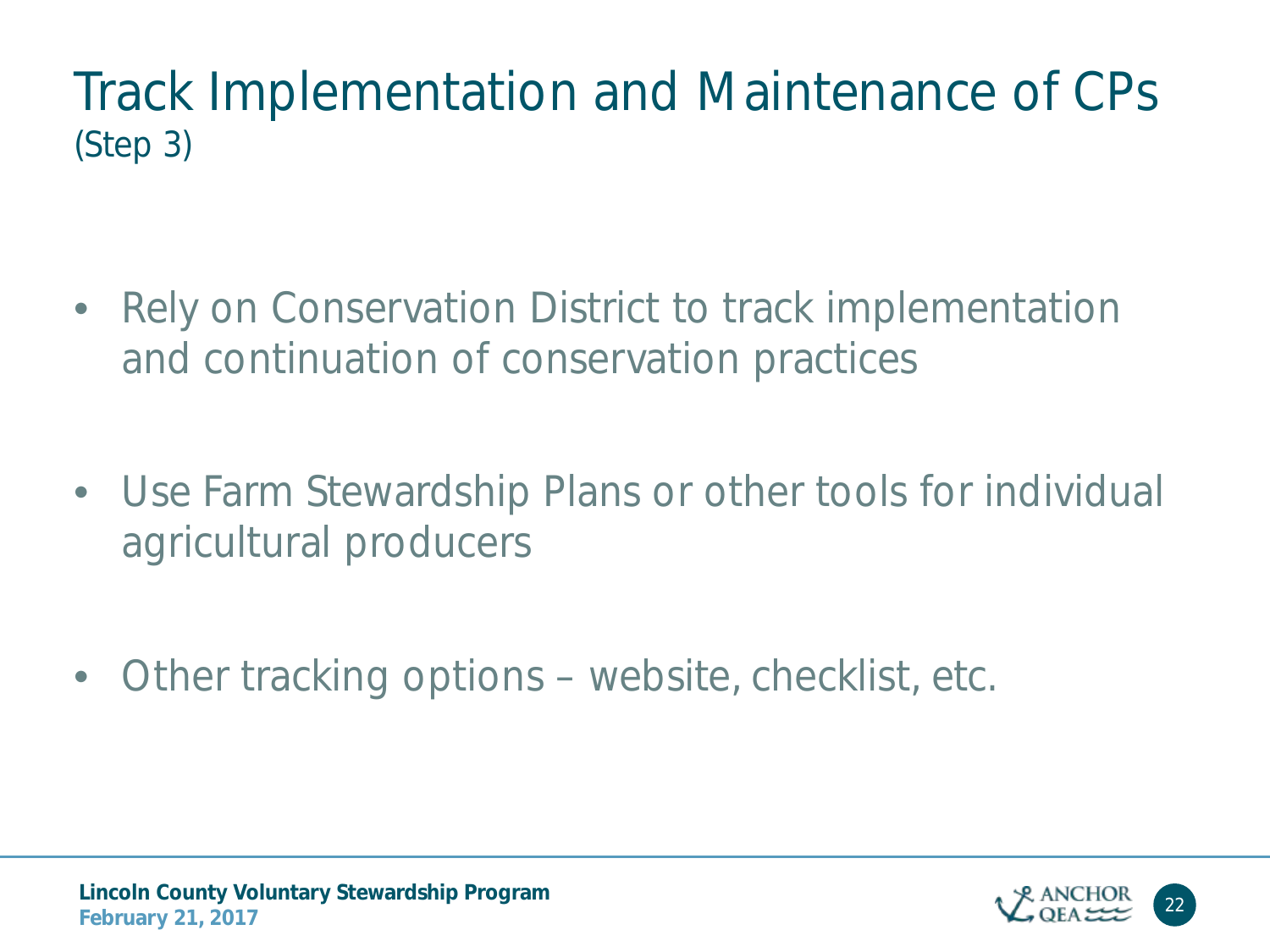#### Residue and Tillage Management



ö  $\mathcal{F}$ 大木













Soil Management

Water Management and Filtration

Livestock Management

Habitat Creation or Management





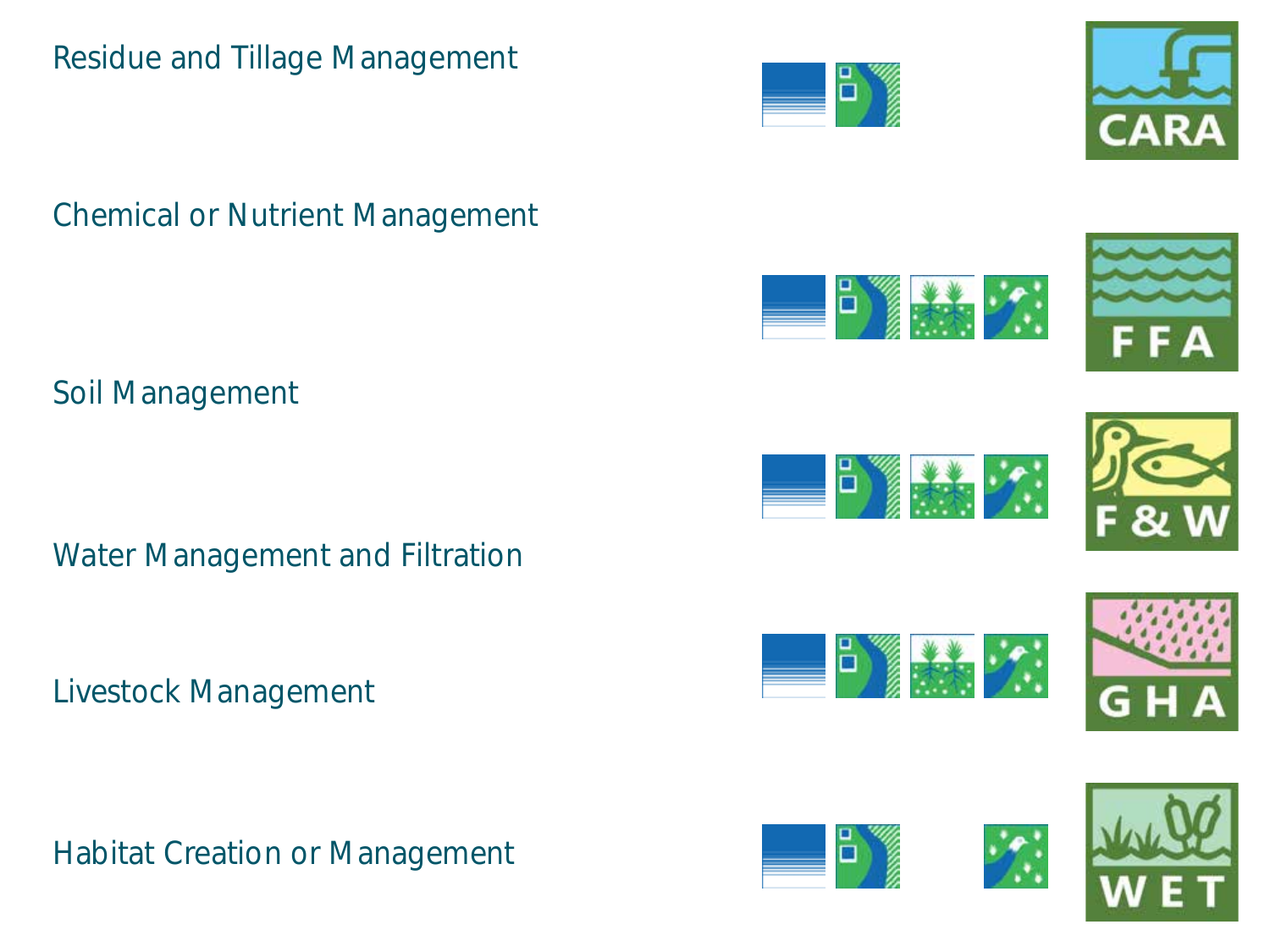#### Residue and Tillage Management

#### Chemical or Nutrient Management

- Pest Management
- Nutrient Management
- Agrichemical Handling Facility

#### Soil Management

#### Water Management and Filtration

- Irrigation Water Management
- Irrigation Systems

#### Livestock Management

#### Habitat Creation or Management



















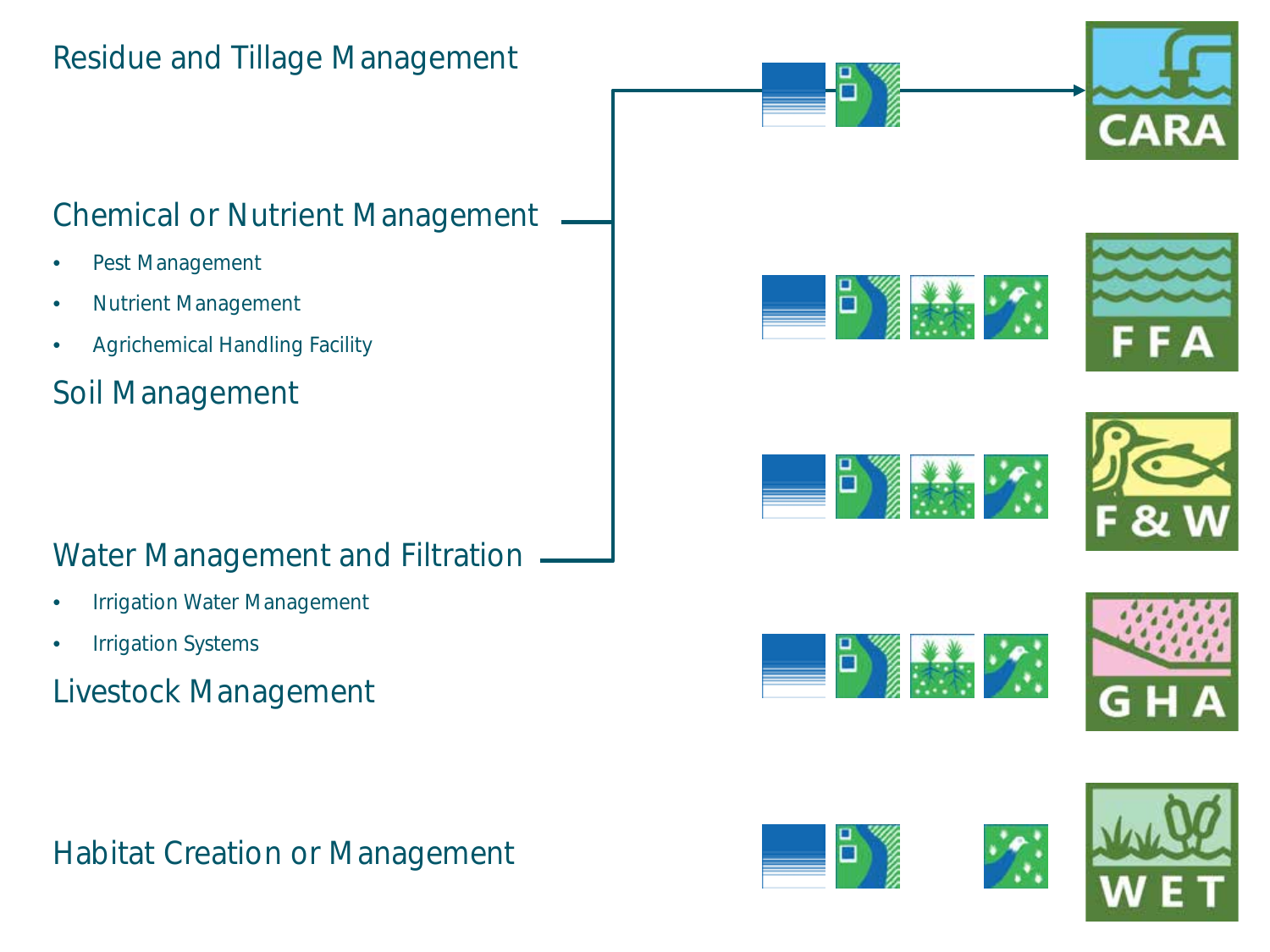#### Residue and Tillage Management

- No-till/Strip Till/Direct Seed
- Mulch Till

#### Chemical or Nutrient Management



















#### Soil Management

- **Mulching**
- Tree/Shrub Planting

#### Water Management and Filtration

- Channel Stabilization/Grassed Waterway
- Irrigation Water Management
- Cover Crop

#### Livestock Management

- Use Exclusion
- Prescribed Grazing

### Habitat Creation or Management<br> **February 2017** 2018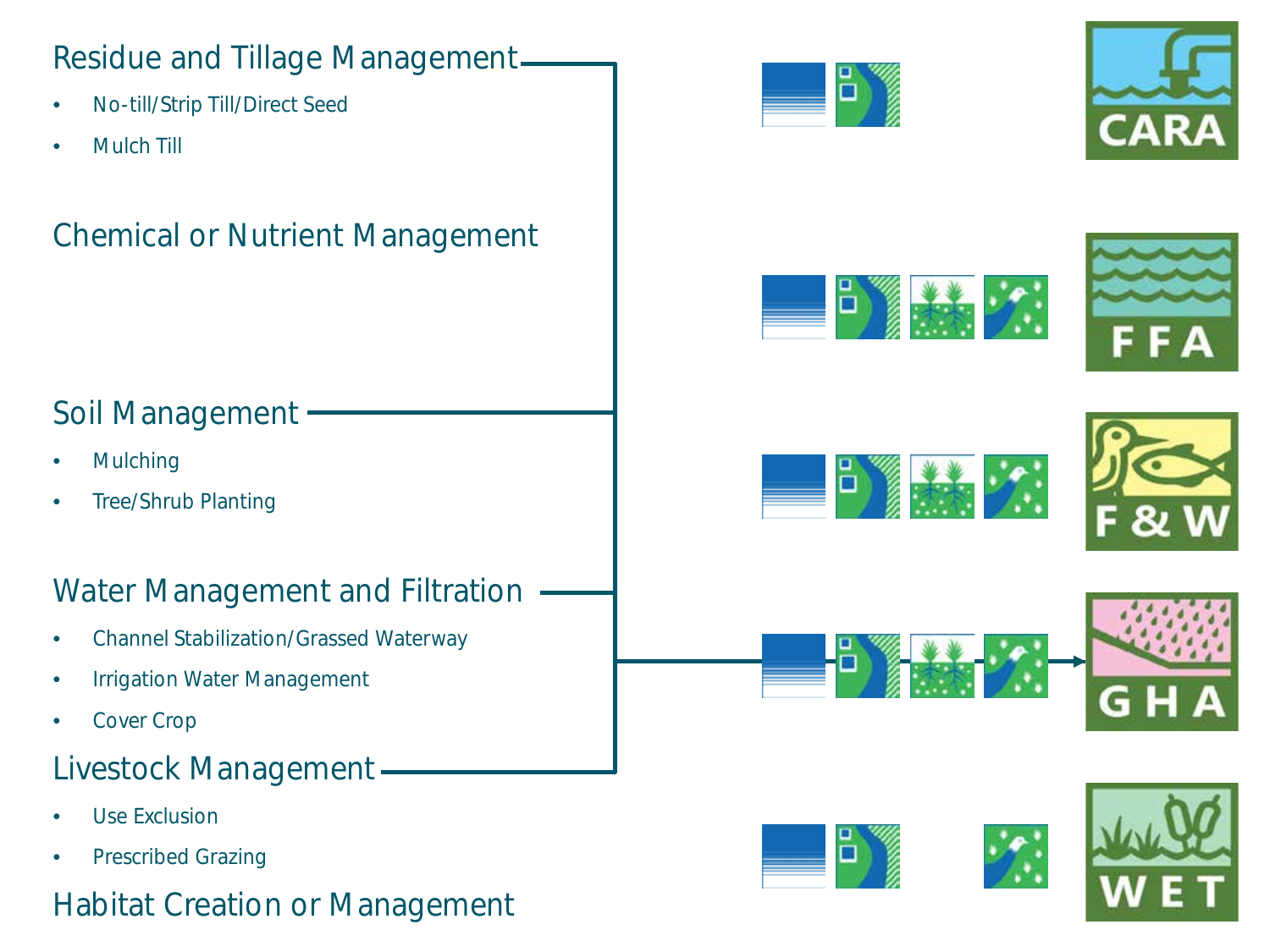### Conservation Practice Benefits – "where" matters

- Conservation practices with **direct** effects on critical areas
	- Use the conservation practices that are geographically related to critical areas
		- Riparian planting
		- Wetland restoration
- Conservation practices with **indirect** effects on critical areas
	- Reduced tillage
	- Irrigation water management

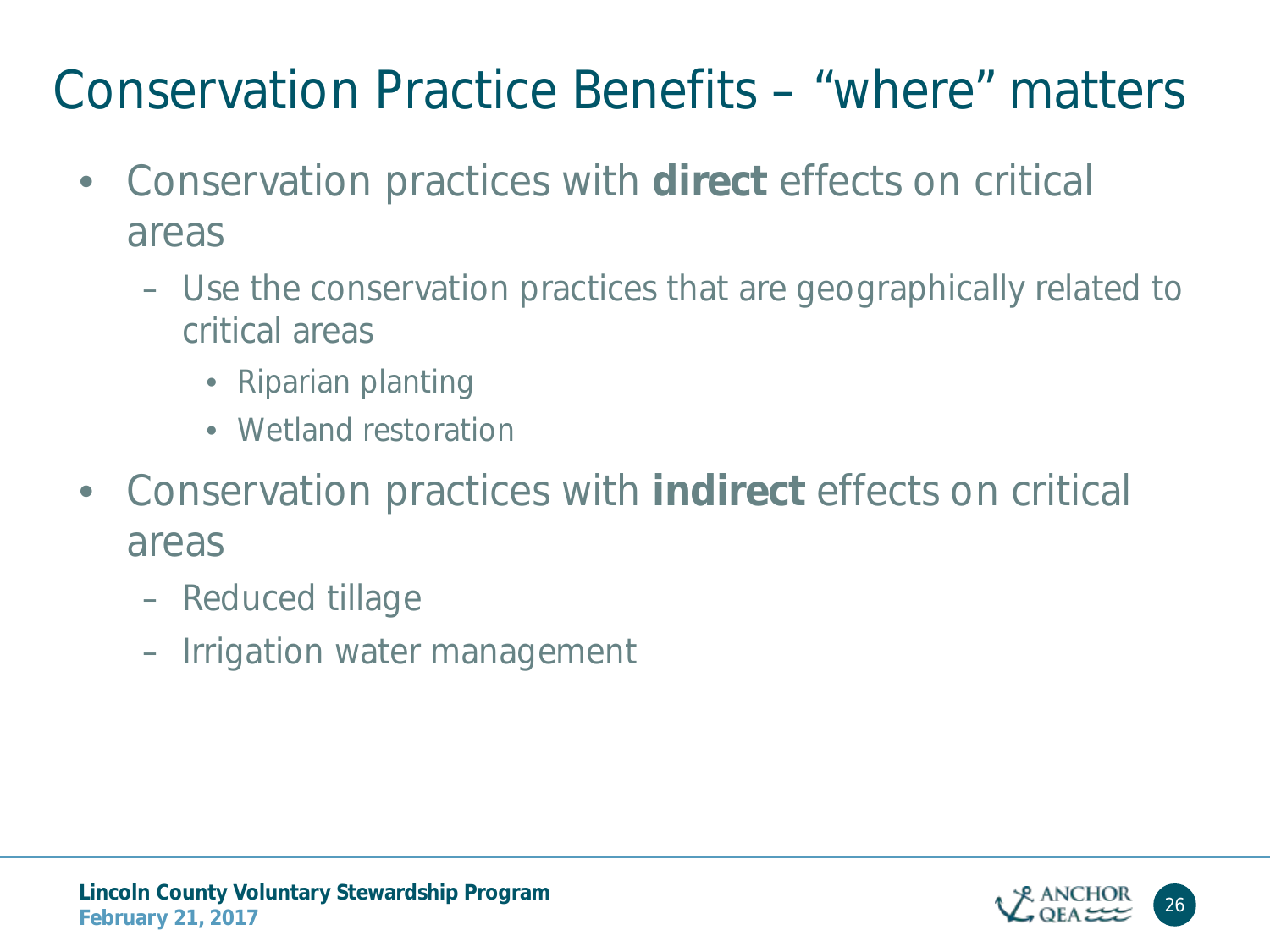### Direct and Indirect Effects



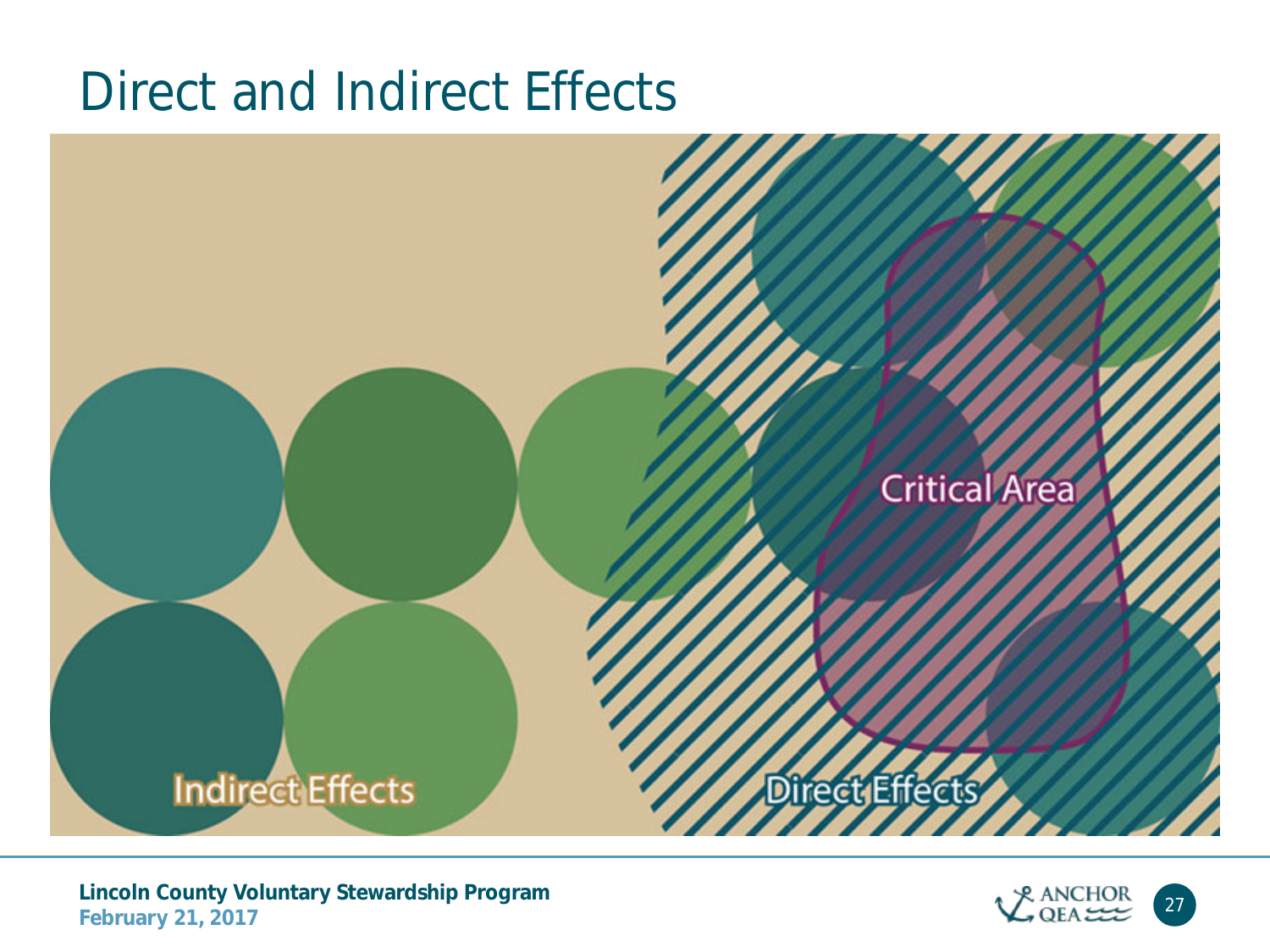### Critical Aquifer Recharge Areas (CARA)

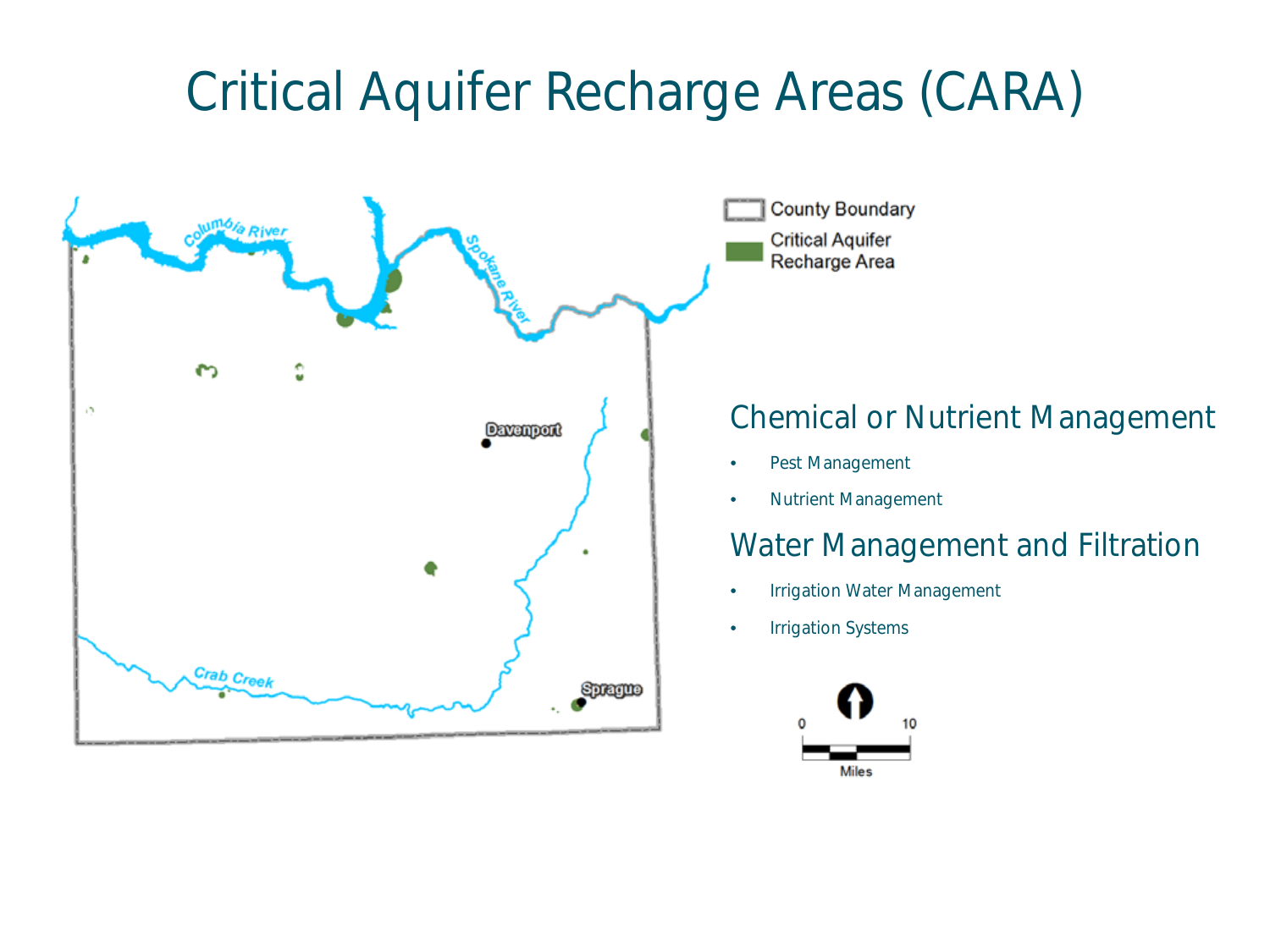### **Wetlands**





- No Fish Use
- **Unknown**

#### Chemical or Nutrient Management

- Pest Management
- Nutrient Management

#### Water Management and Filtration

• Filter Strips/Cover Crops

#### Livestock Management

- Use Exclusion
- Fencing

#### Habitat Management

- Wetland Enhancement
- **February 21, 2017** <sup>29</sup> • Riparian Restoration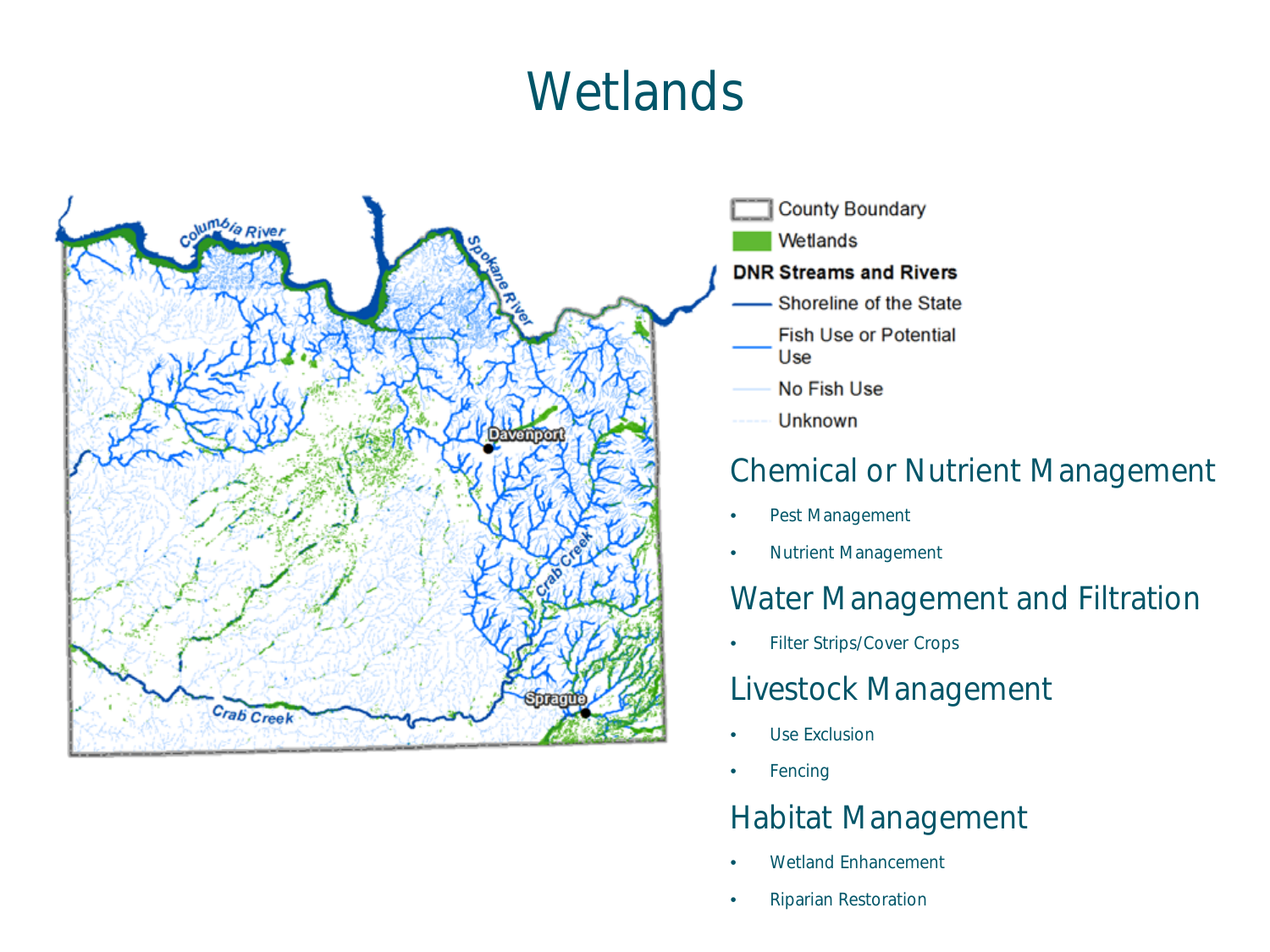### Fish and Wildlife Habitat Conservation Areas

#### Livestock Management

- Use Exclusion
- **Fencing**

#### Habitat Management

- Range Planting
- Wildlife Management
- Conservation Cover
- Hedgerow, Windbreak/Shelter break Creation

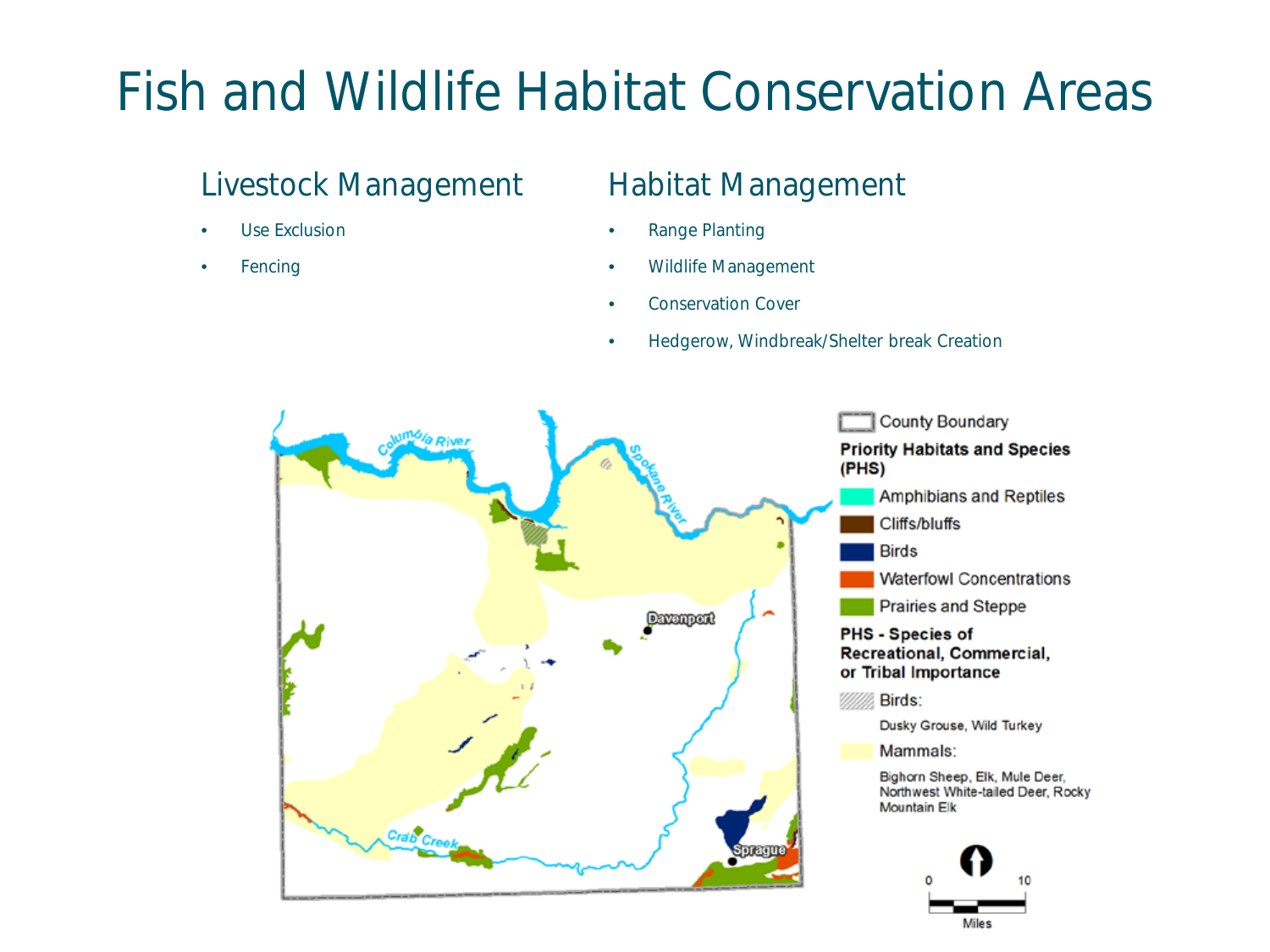### Account for Discontinuation of Practices

### Understanding Voluntary Stewardship from the Producer Perspective to Account for Recidivism

Stewardship Investments

Versus

Stewardship Actions

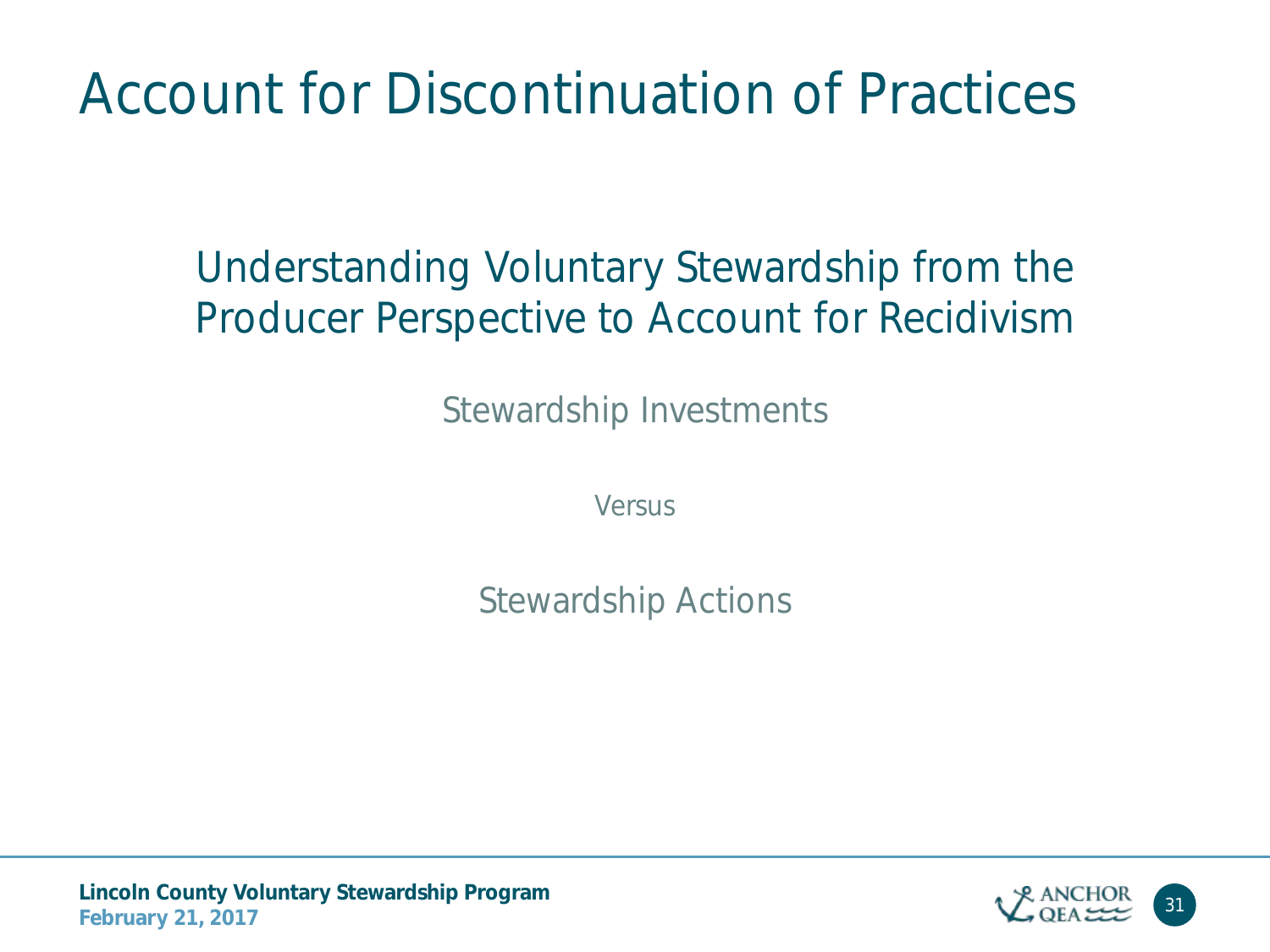### Understanding how Different Business Models Affect Discontinuation of Practices

- Operators on their own land
- Operators who typically lease land annually
- Operators who typically lease land for several years
- Landowners who typically lease their land to operators



**Lincoln County Voluntary Stewardship Program** February 21, 2017<br>February 21, 2017

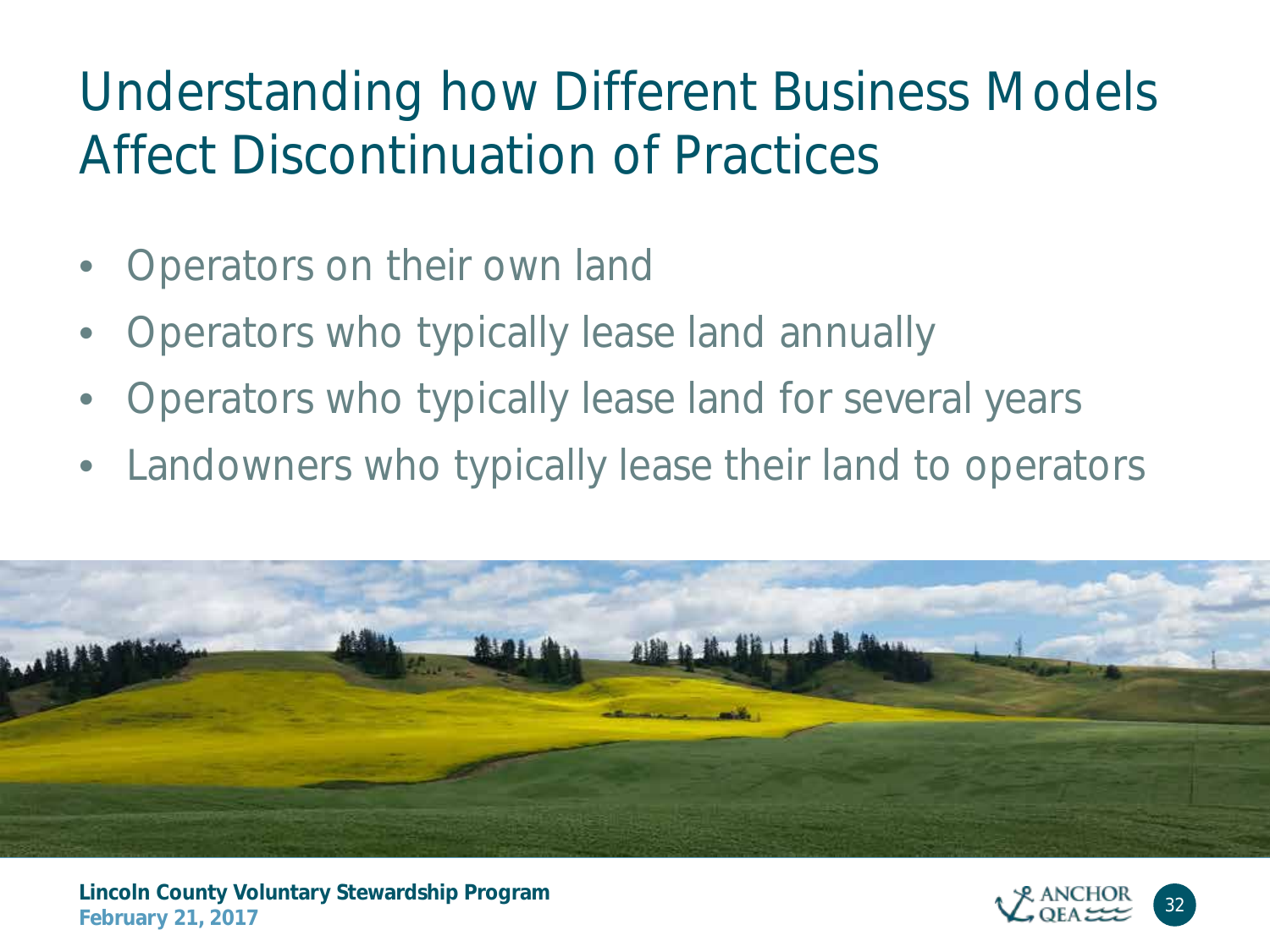### Calculating Discontinuation of Practices

| <b>Discontinuation</b><br>Rate | <b>Discontinuation Category</b>                                                                                                                                                                                                       | <b>Example Practices</b>                                                                                                                                                         |  |  |
|--------------------------------|---------------------------------------------------------------------------------------------------------------------------------------------------------------------------------------------------------------------------------------|----------------------------------------------------------------------------------------------------------------------------------------------------------------------------------|--|--|
| None (0%)                      | <b>Permanent Conservation Practices</b>                                                                                                                                                                                               | <b>Permanent Easements</b><br>$\bullet$<br>Major Infrastructure<br>$\bullet$                                                                                                     |  |  |
| Lower (1-5%)                   | <b>High Barriers to Entry/Exit</b><br>$\bullet$<br><b>Conservation investments</b><br>Maintenance cost<br><b>Effectiveness</b><br>$\bigcirc$<br><b>Increases Land Productivity</b><br><b>Lowers Cost</b><br>$\bullet$                 | <b>Tillage Management</b><br><b>Pest Management</b><br>$\bullet$<br><b>Nutrient Management</b><br>$\bullet$<br><b>Irrigation Management</b><br>$\bullet$<br>Fencing<br>$\bullet$ |  |  |
| Higher (6-10%)                 | Low Barriers to Entry/Exit<br>$\bullet$<br>Easily removed<br>$\circ$<br>Reduced land in production<br>Rotational use<br>Market driven rotation<br>Reliance on unstable conservation<br>$\bullet$<br>funding or incentives (e.g., CRP) | <b>Habitat Restoration</b><br>$\bullet$<br><b>Prescribed Grazing</b><br>$\bullet$<br><b>Cover Crop</b><br>$\bullet$<br><b>Range Planting</b><br>$\bullet$                        |  |  |

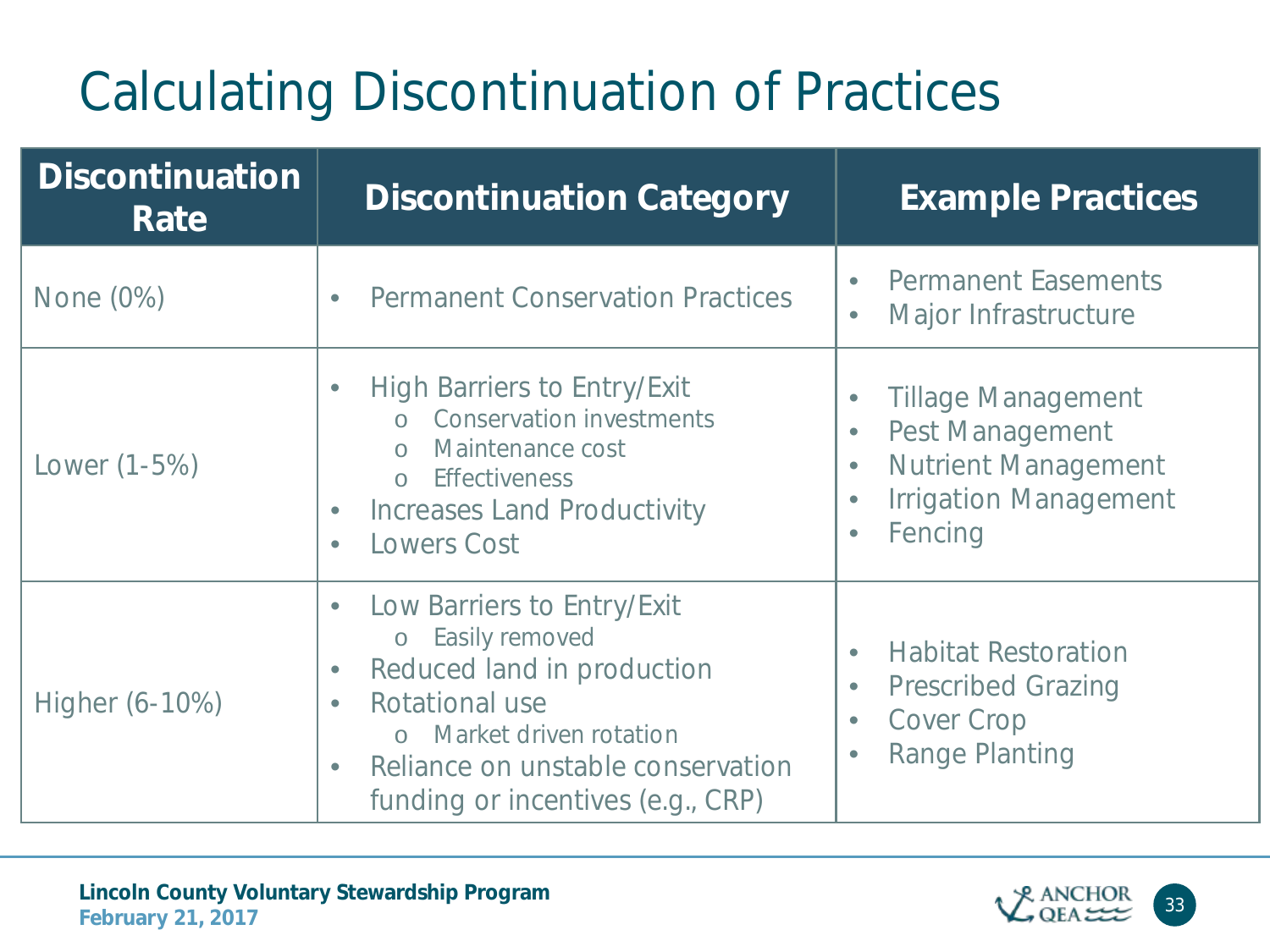### Relate Conservation Practices Benefits to Critical Areas Functions and Values

2011-2016

**Habitat Function Protection/Enhancement Enrollment Acreages x CPPE Scores**

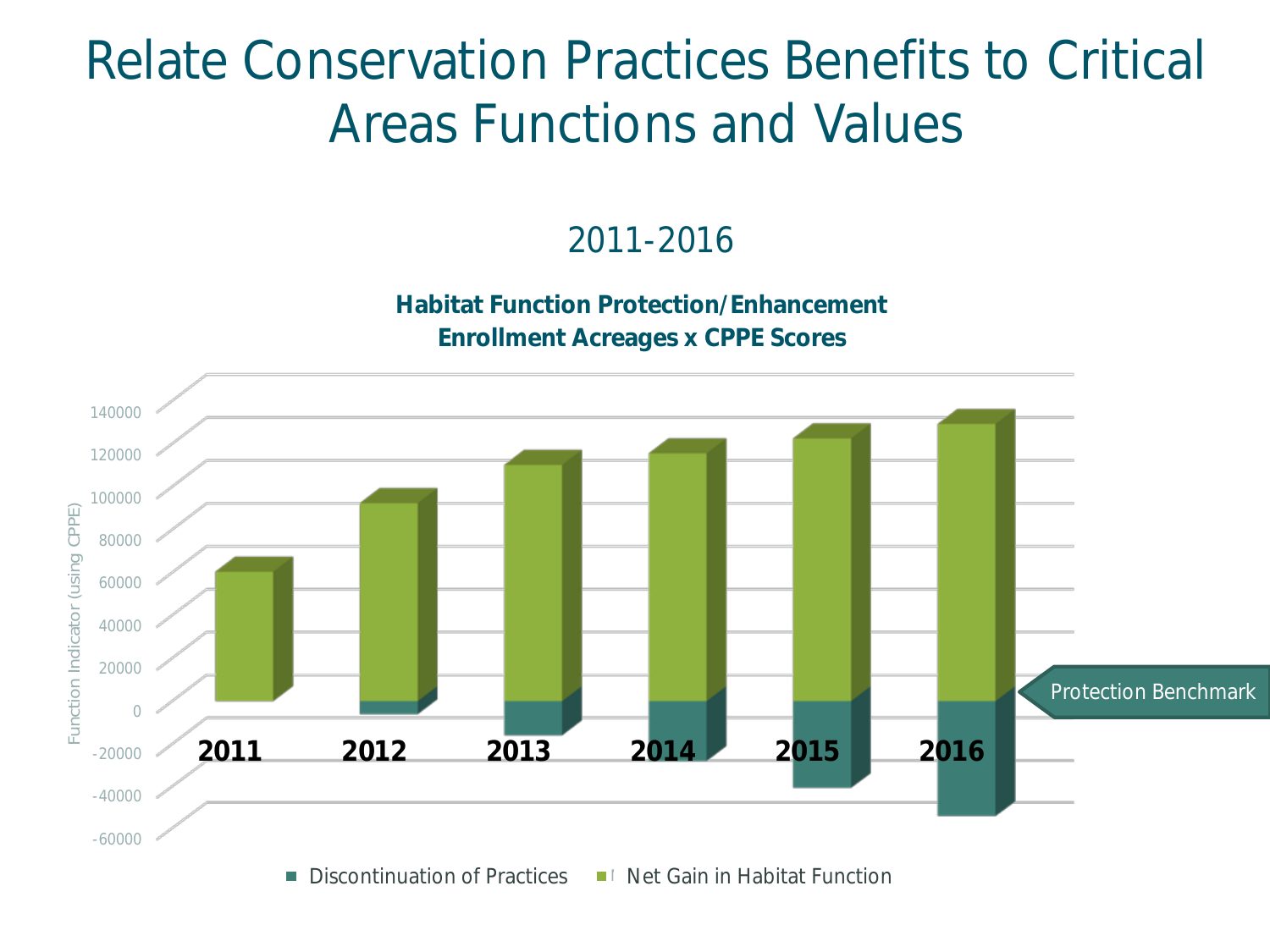## Indicators – Existing Data Collection Programs

- Indicators include info expected to be collected during implementation
	- Water quality monitoring
	- Flow data
	- Priority Habitat and Species data, etc.
- Help to understand if conservation practices are effecting physical indicators of functions and values
- Affect of agriculture on indicators is not easily distinguished
- Indicators may not reflect benefits from stewardship actions for many years or even decades



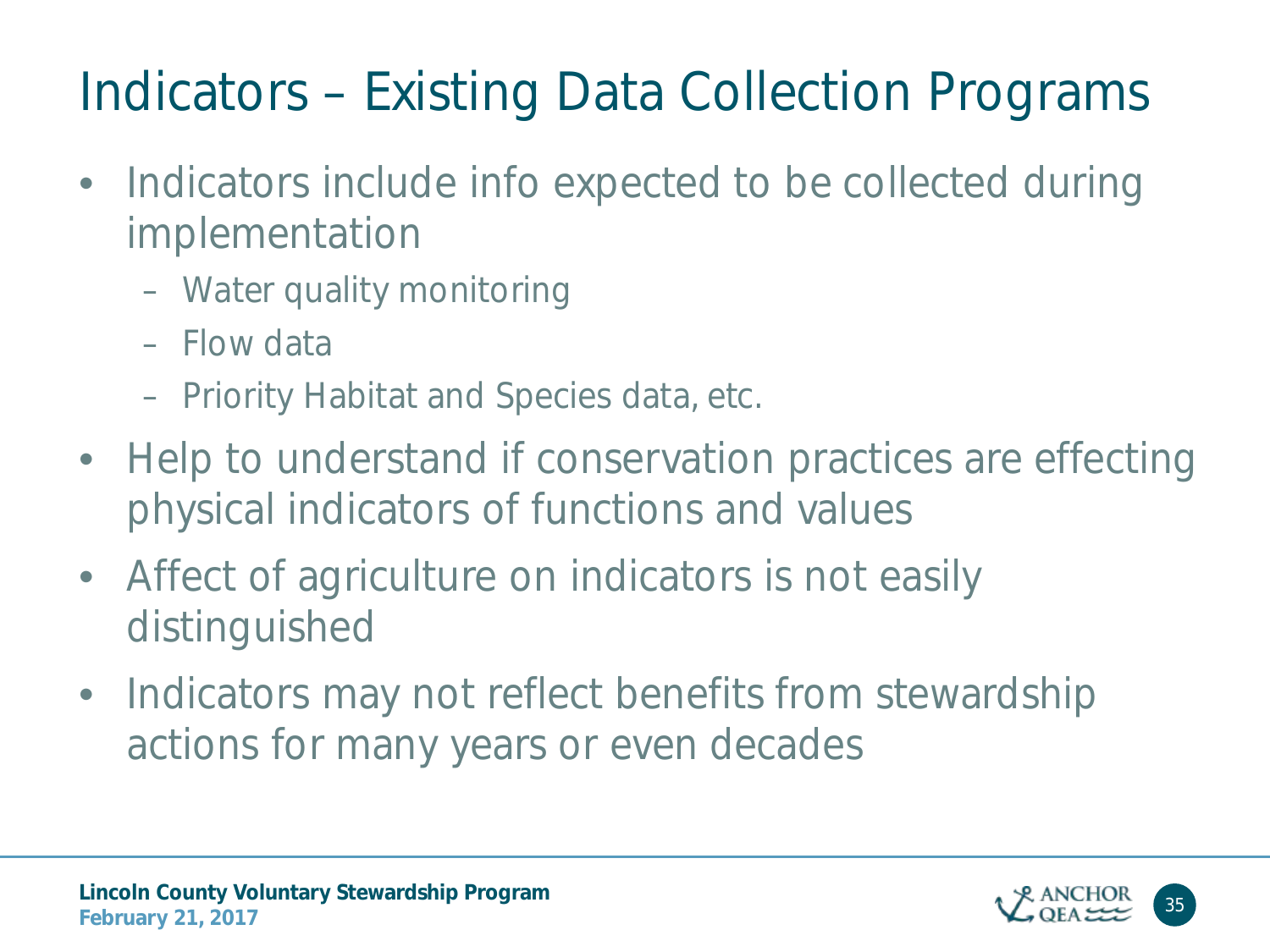# Adaptive Management

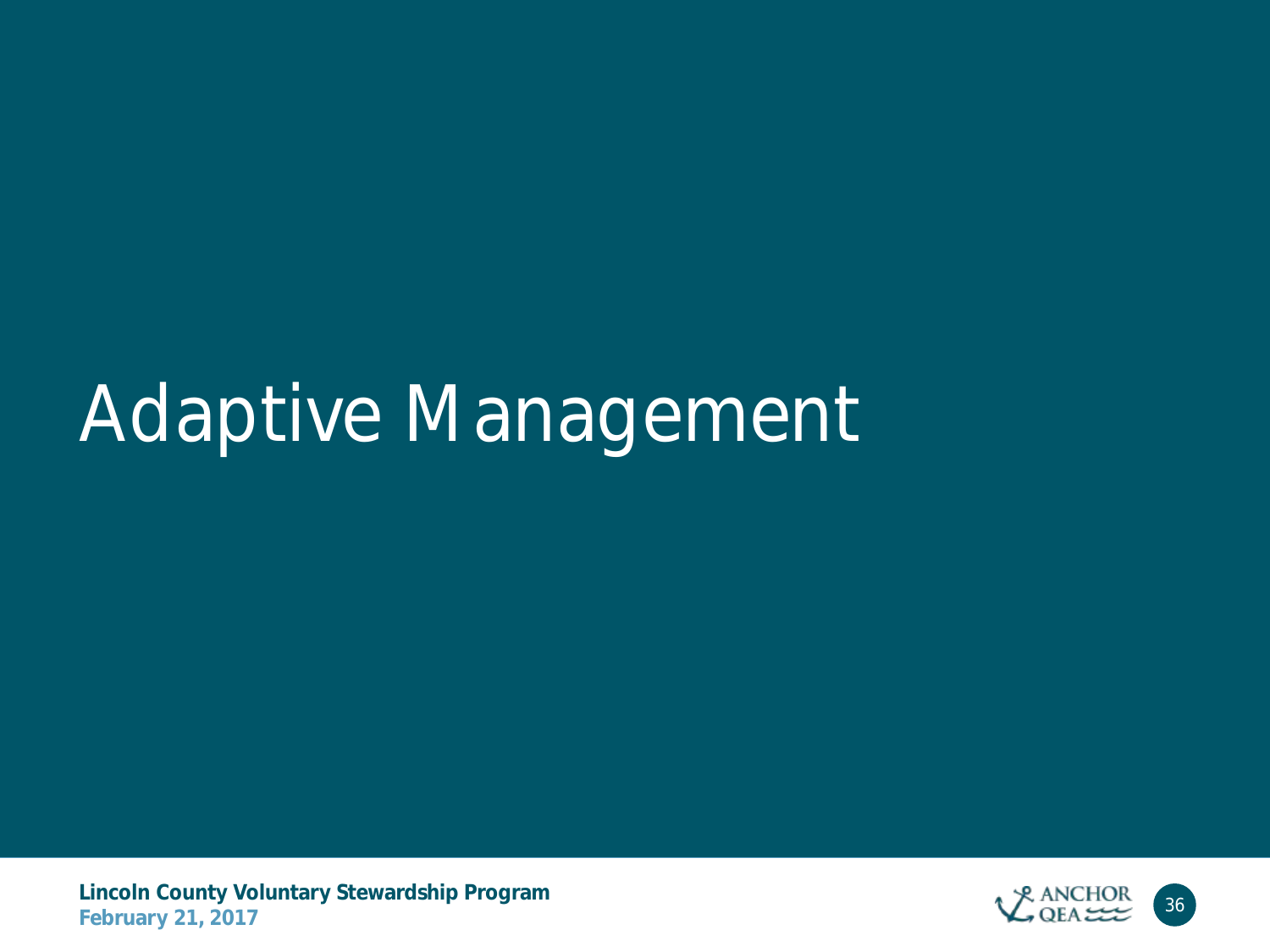### Adaptive Management



**Lincoln County Voluntary Stewardship Program** February 21, 2017<br>February 21, 2017

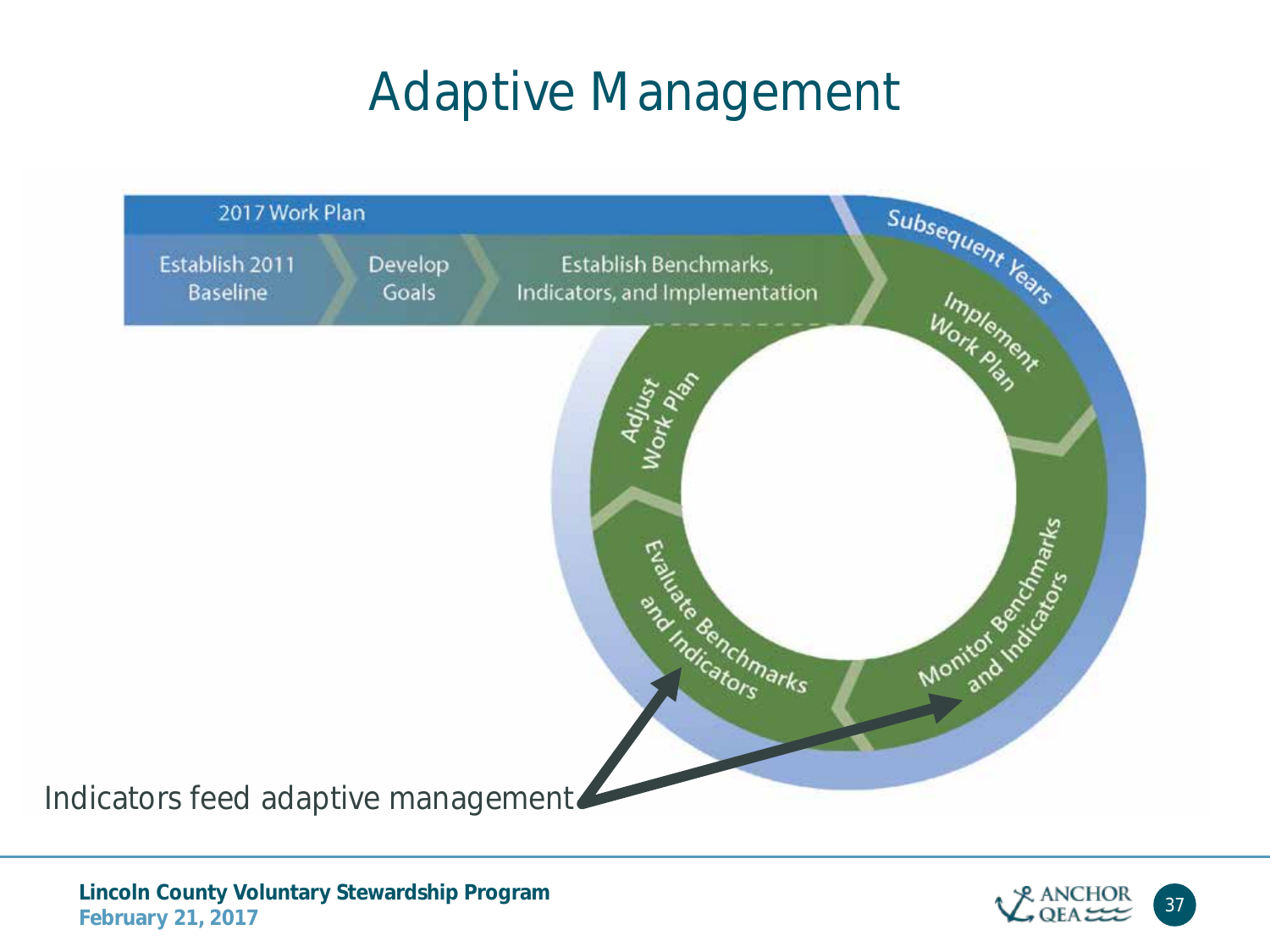# Next Steps